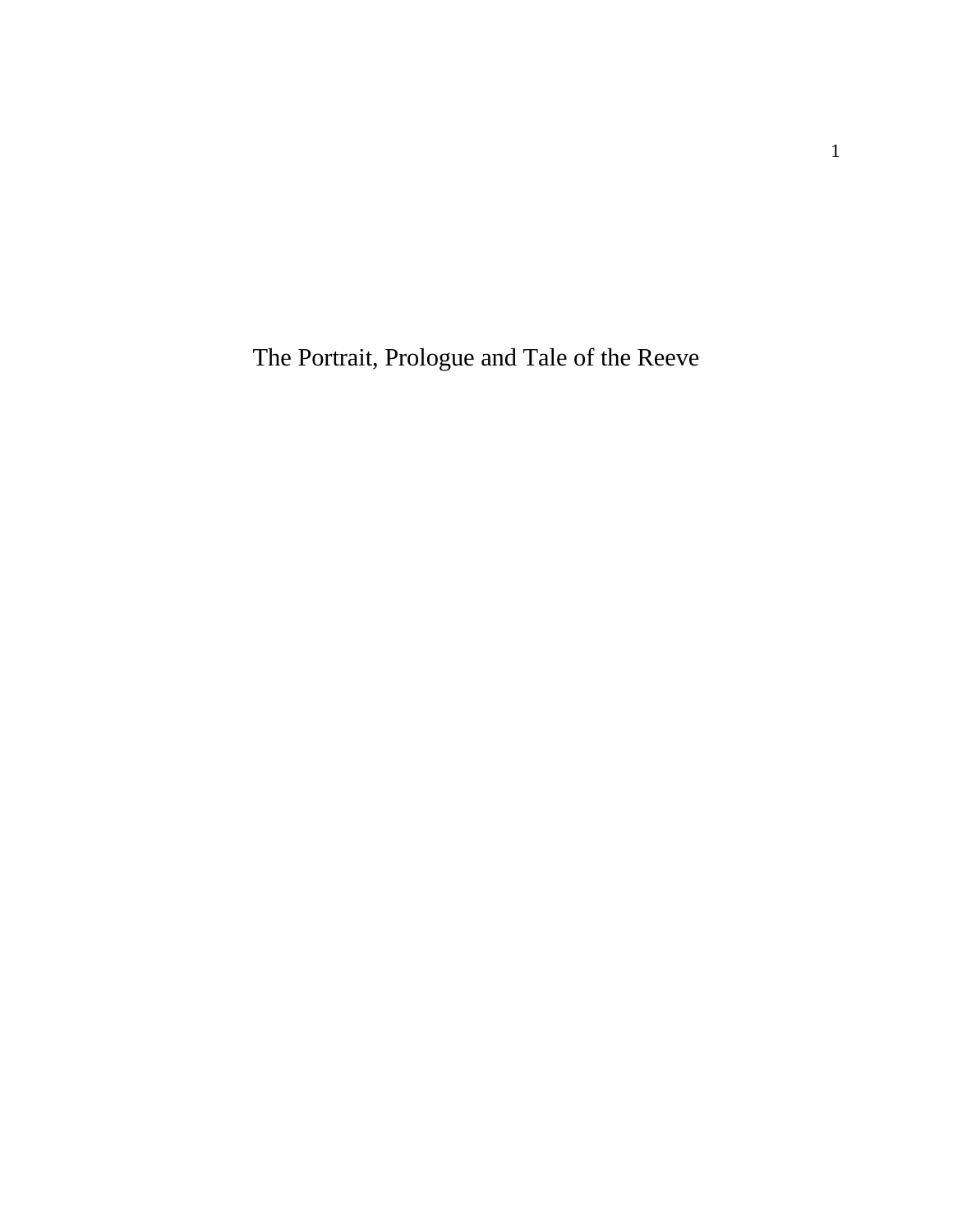#### **THE REEVE'S TALE**

#### **Introduction**

The Reeve's story is, as he himself says, a retaliatory response to the tale of the Miller. Suspicious mind that he is, he always brings up the rear of the procession of pilgrims so that he can see all the others. Not surprisingly, he suspects that the Miller's tale, in which an old carpenter has been made to look foolish, is directed against himself. He is probably right; for although he is not an old carpenter, he *is* old and has been a carpenter in his earlier years.

The Reeve's bawdy tale follows his sermonizing response to *The Miller's Tale*. The substance of that sermon is in part that old men who are past doing naughty deeds have an ineradicable urge to tell naughty tales. And they have other vices: boastfulness, lying, anger, greed. These are also the vices of the miller and his wife in the tale he is about to tell, a naughty fabliau like the pilgrim Miller's, and told with some of the same "churl's terms," that is, coarse words. The Reeve's tale tells of two young Cambridge students with marked provincial accents who set out to see that the arrogant and dishonest miller who grinds the college wheat does not cheat them. They plan to watch everything he does, but he quietly lets their horse loose, and while they chase it, he and his wife steal part of their flour. Because the students do not catch the horse until near dark, they have to ask the miller for lodging for the night. He agrees (for a fee), and celebrates his victory by getting tipsy. In the course of the night the sleepless students get their revenge on the miller by entertaining his wife and daughter in bed.

Critics have busied themselves in finding differences between these first two tales, mostly to the greater or lesser derogation of the Reeve's. Some even profess to find the Reeve's yarn "darker," "more corrosive," "destructive," making too much earnest of game again, as is the wont of scholars who fail to notice that in the sexual couplings or "swivings" of the tale a good time seems to be had by all. Charges of rape move the story out of the region of bedroom farce where it belongs and into that of realistic crime where it does not. The main victim is the burly miller, whose only physical "punishment" is to miss the fun, and get a bloody nose and a lump on his thick head. The carpenter in *The Miller's Tale* falls two floors and breaks his arm. If one wants to be "realistic" about which tale is "darker" or "more destructive," one might ask a carpenter how he would ply his trade with a broken arm.

But one should not get too realistic. "How many children had Malin McMiller?" is not an appropriate question to ask of a fabliau. All the pilgrims, Chaucer tells us, laughed at the pilgrim Miller's yarn. At the end of the Reeve's tale, we are told, the Cook cannot contain his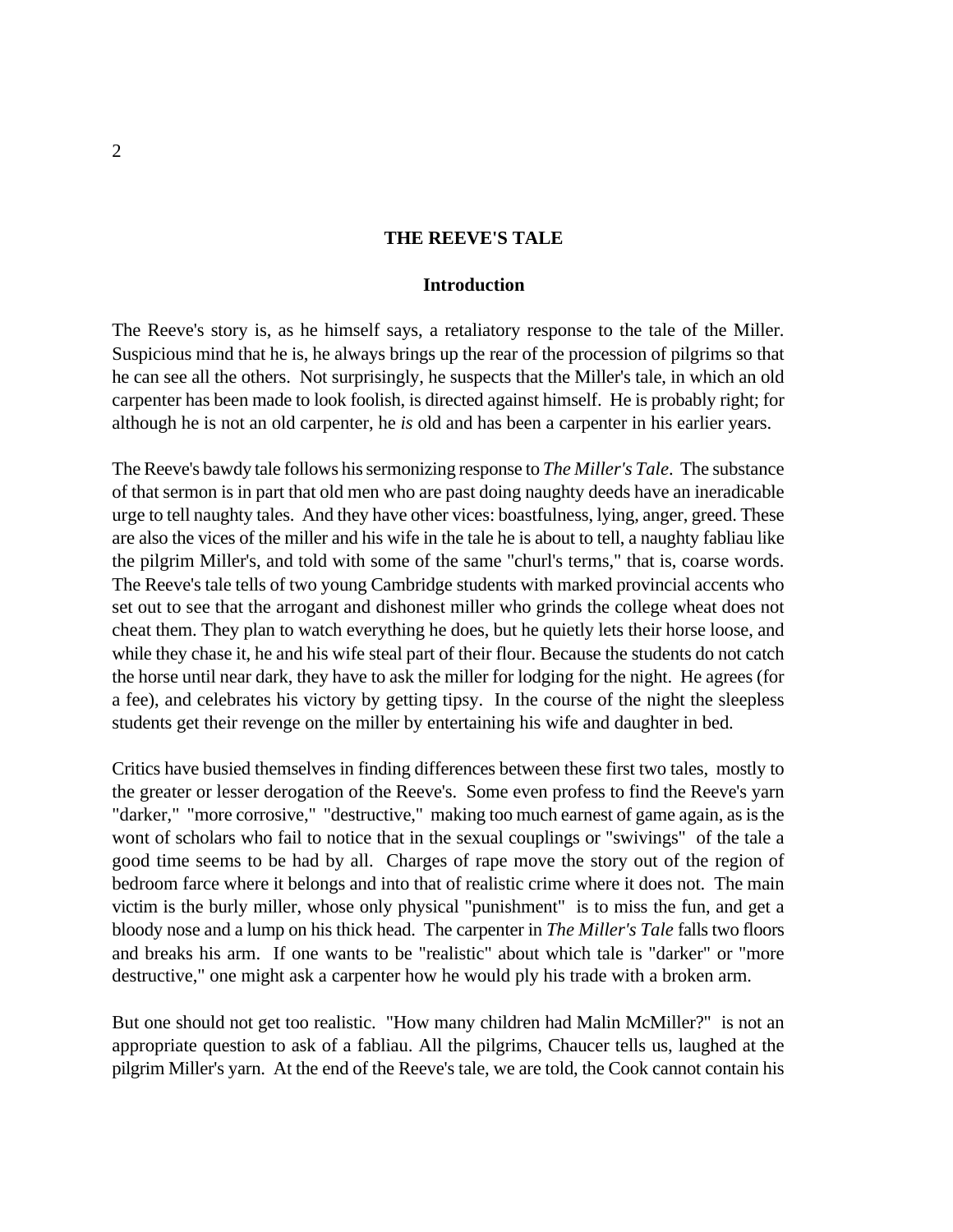#### THE REEVE'S TALE 3

glee, and we assume that the Cook's hearer-response represents that of most of the pilgrims as it does ours, except the most delicately sensitive.

I have said that the Miller's story seems to be a parody of the tale of the Knight which precedes it. There is no question that in its turn, it provokes the response of the Reeve, which in turn induces the unfinished tale of the Cook. In this, the first four-tale Fragment of the *Canterbury Tales,* Chaucer makes a very successful effort to relate each tale after the first to what has gone before it, something he does again more than once in the later tales. And very satisfying this narrative architecture can be.

The tales of the Miller and the Reeve illustrate what wonderful variations can be wrought on essentially the same material by a crafty artist. In each case a jealous husband is cuckolded by students ("clerks") whom he has let into his house, and he gets physically hurt as well. Both husbands are jealous, but John the carpenter's jealousy is simply stated as the inevitable feeling of a "senex amans," a silly old man who has married a much younger woman. By contrast, the possessiveness of Simon the Miller, which is dwelt on at humorous length, threatens not the happiness of his wife, but the life and limb of would-be flirters, as he struts before his "lady" on Sundays with an armory of swords and knives to protect her "honor" and his. She is proudly the possession of the proud miller, unlike Alison, the unwilling captive of an old carpenter.

The miller's pride is comic, of course, especially for what it consists in — the wife's "noble" lineage: she is the bastard daughter of the local priest! And parents and grandparent have no end of ambition for their (grand)daughter whose agricultural charms are painted in a few swift strokes; she is "beef to the heels," as James Joyce would put it, but she has nice hair! There is small-time, small-town snobbery in 14th-century Trumpington as later in turn-of-the-century Dublin: always tuppence-halfpenny looking down on tuppence. But Chaucer makes it a source of outright humor rather than pity, pathos or scalding satire. The miller and his clerk-begotten wife think themselves and their child so much superior to their neighbors that they have plans to marry the girl into the aristocracy, as is appropriate for a daughter of Holy Church and the exalted House of Simkin!

In some ways the student-clerks would be considered their social superiors (the priest who fathered the miller's wife is superior because he *is* a clerk), but the miller and his wife think themselves superior in some ways to *these* clerks who are from an obscure town in the north of England and who betray their origins in a provincial rustic accent and usage—features of speech which Chaucer takes pains to depict as he does nowhere else in the Tales. (The details of the students' dialect speech will be pointed out in the glosses to the text).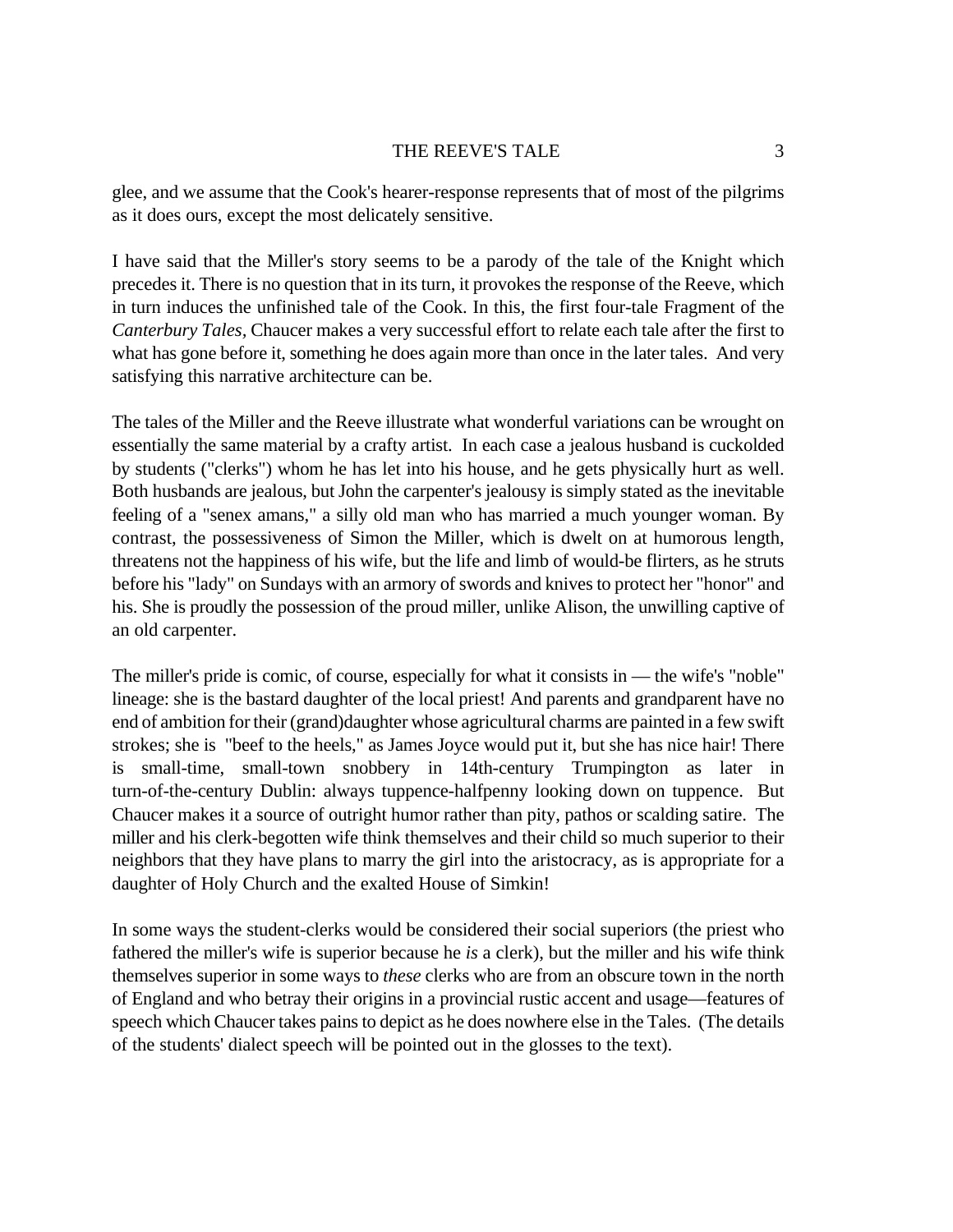These unsophisticated clerks may have heard lectures on philosophy or law, but Simon and his wife have studied Applied Economics: How to Take Friends and Fleece the People; How to Divert the Attention of the Client; How to Conceal the Skim off the Top; How to make the Client pay for his Fleecing, etc. But they were absent for the lecture on Keeping Sober until the Deal is Complete. Hence the failure to realize that if you get drunk on a combination of ale and victory over the book-learned, you will have no control of the two-legged stallions who will behave like the four-legged stallion which you released earlier to run after the mares in the fen. (It is not accidental that the stallion is an old symbol of unbridled lust). How ironically true the wife's words to the students at that point will prove to be later:

> *She said "Alas! Your horse goes to the fen With wildè mares as fast as he may go. Unthank [bad luck] come on his hand that bound him so And he that better should have knit the rein.*

Indeed.

And if either of these lusty young males knows how to compose a rustic aubade (a poem of farewell after a night of love) it will not matter that it is spoken in the accents of Northumbria not of Provence. The grateful female will respond by helping to recoup material losses. One of the clerks does know how, and so they both return to Cambridge qualified to give lectures on "Using your knowledge of literary conventions to best the rustic aristocracy for fun and profit."

Their knowledge of natural philosophy does not allow them to take up the Miller's taunting challenge to expand the size of the bedroom in order to avoid proximity with the Miller's more private and prized possessions, his wife and daughter; but when that very proximity expands their erotic imaginings, the knowledge of the philosophy of law comes in useful; it provides for Alan a legal theory to justify his urge for sexual relief. No matter if it is a real legal maxim or just a maxim for the moment; it is convincing, if you want to be convinced:

> *For, John, there is a lawè that says thus: That if a man in one point be aggrieved, That in another he shall be relieve*

 *. . . . . . . . . . . . . . . . . . . . . . . . . . And since I shall have no amendèment Against my loss, I will have easèment*.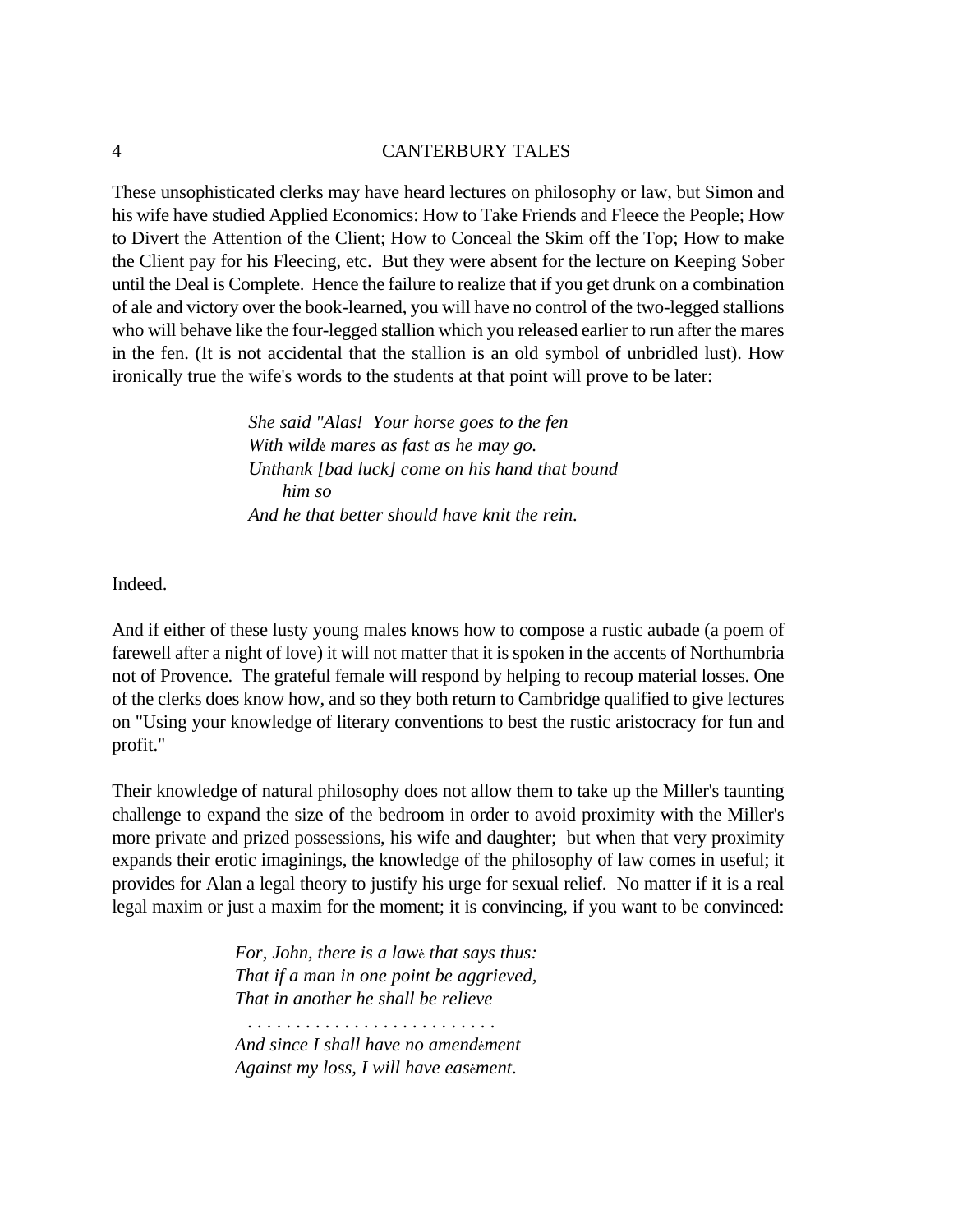The delicious melding of the legal and sexual meanings of "relieved" and "easement" is like the coupling of Alan and Malin, and shows the value of a university education when one needs a law to justify one's lust. A nice goliardic joke.

The Miller's humiliation at the end is directly related to his absurd pride set out at such length at the beginning, and his reaction is correspondingly grotesque when he finds out what Alan and his daughter have been doing all night: he lets out a howl of rage that his daughter, this highly-descended girl, has been swived by an uplandish clerk with an uncouth accent and no brains; now she is spoiled goods. His delusion of marrying her into "blood of ancestry" is shattered. *Her* ancestral blood is that of her grandmother who has bequeathed to her only a weakness for sweet-talking clerks with a lot of brass.

### *Here is the portrait of the Reeve from the General Prologue*

|     | The REEVE was a slender, choleric man. <sup>1</sup> | irritable           |
|-----|-----------------------------------------------------|---------------------|
|     | His beard was shaved as nigh as ever he can.        | as close            |
|     | His hair was by his ears full round y-shorn,        | shorn, cut          |
| 590 | His top was docked like a priest beform.            | shaved  in front    |
|     | Full longe were his legges and full lean            |                     |
|     | Y-like a staff; there was no calf y-seen.           |                     |
|     | Well could he keep a garner and a bin;              | granary             |
|     | There was no auditor could on him win.              | fault him           |
| 595 | Well wist he by the drought and by the rain         | knew                |
|     | The yielding of his seed and of his grain.          |                     |
|     | His lorde's sheep, his neat, his dairy,             | cattle              |
|     | His swine, his horse, his store and his poultry     | "horse" is plur     |
|     | Was wholly in this Reeve's governing,               |                     |
| 600 | And by his covenant gave the reckoning              | contract / account  |
|     | Since that his lord was twenty years of age.        |                     |
|     | There could no man bring him in arrearage.          | find him in arrears |
|     | There was no bailiff, herd nor other hine           | herdsman / worker   |
|     | That he ne knew his sleight and his covine.         | tricks & deceit     |
| 605 | They were adread of him as of the death.            | the <i>plague</i>   |

<sup>&</sup>lt;sup>1</sup> A reeve was a manager of a country estate.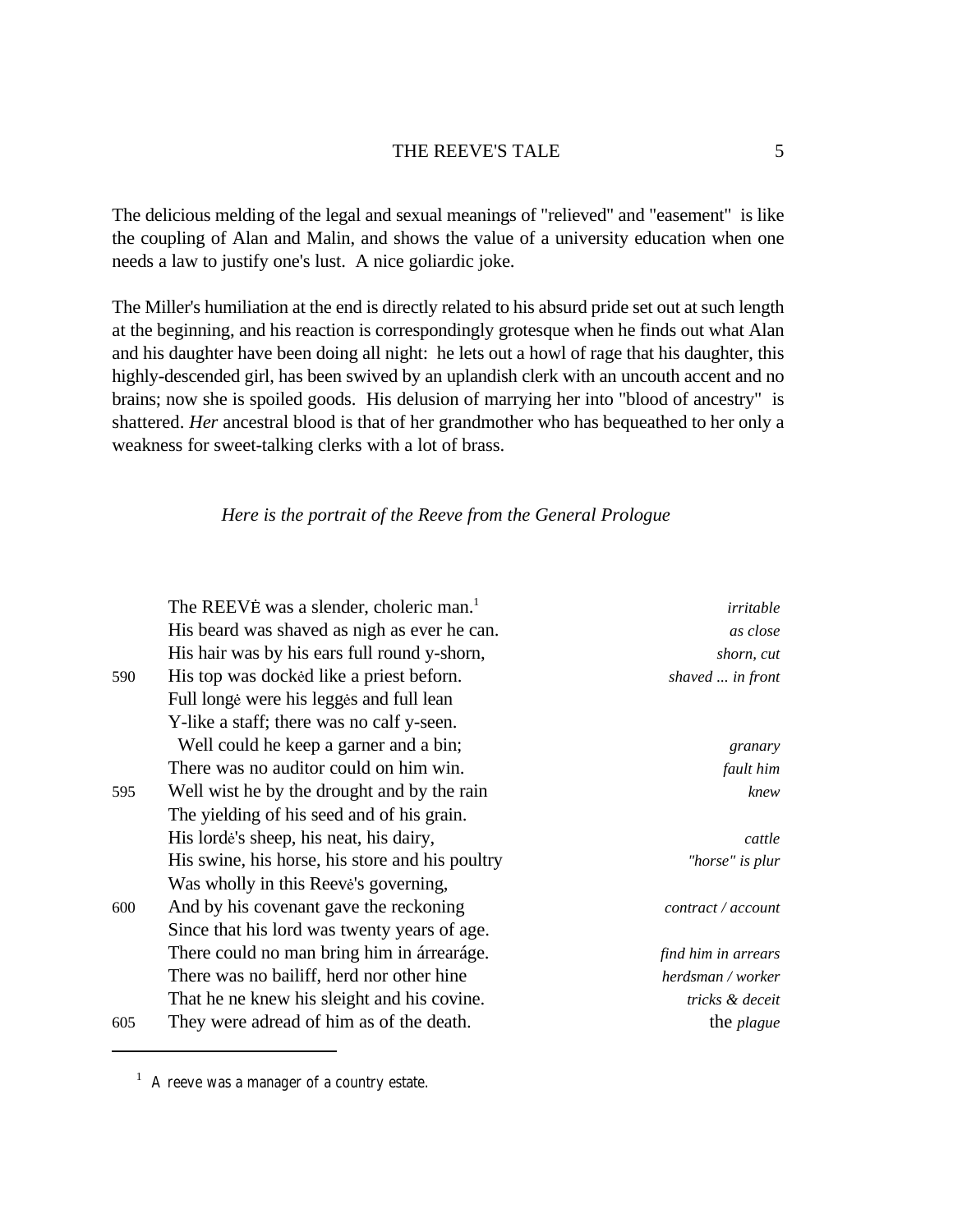|     | His woning was full fair upon a heath:              | His dwelling                 |
|-----|-----------------------------------------------------|------------------------------|
|     | With greene trees y-shadowed was his place.         |                              |
|     | He coulde better than his lord purchase.            |                              |
|     | Full rich he was astored privily. $\frac{1}{1}$     | secretly                     |
| 610 | His lord well could be pleasen subtly               |                              |
|     | To give and lend him of his owne good, <sup>2</sup> |                              |
|     | And have a thank and yet a coat and hood.           | get thanks                   |
|     | In youth he learned had a good myster:              | trade                        |
|     | He was a well good wright, a carpenter.             | very good craftsman          |
| 615 | This Reeve sat upon a well good stot                | very good horse              |
|     | That was a pomely grey, and highte Scot.            | $dappled/dx$ called          |
|     | A long surcoat of perse upon he had                 | overcoat of blue             |
|     | And by his side he bore a rusty blade.              |                              |
|     | Of Norfolk was this Reeve of which I tell           |                              |
| 620 | Beside a town men clepen Baldeswell.                | call                         |
|     | Tucked he was, as is a friar, about,                | Rope-belted                  |
|     | And ever he rode the hindrest of our rout.          | $h$ <i>indmost</i> / $group$ |

# *The Reeve is the only one with a grumpy response to the Miller's Tale*

| 3855 | When folk had laughed at this nice case             |                   |
|------|-----------------------------------------------------|-------------------|
|      | Of Absalom and handy Nicholas,                      |                   |
|      | Diverse folk diversely they said,                   | Different         |
|      | But for the moste part they laughed and played,     | joked             |
|      | Nor at this tale I saw no man him grieve            |                   |
| 3860 | But it were only Osewald the Reeve;                 | <i>Except for</i> |
|      | Because he was of carpentere's craft,               | trade             |
|      | A little ire is in his heart y-left.                | anger             |
|      | He gan to grouch, and blamed it a lite.             | a little          |
|      | "So theek," quod he, "full well could I thee quite" |                   |

<sup>&</sup>lt;sup>1</sup> "He had hoarded a lot secretly."

3

<sup>&</sup>lt;sup>2</sup> It is not clear whether the Reeve sometimes lends money to his master from his (i.e. the Reeve's) resources or from his lord's own resources but giving the impression that the Reeve is the lender.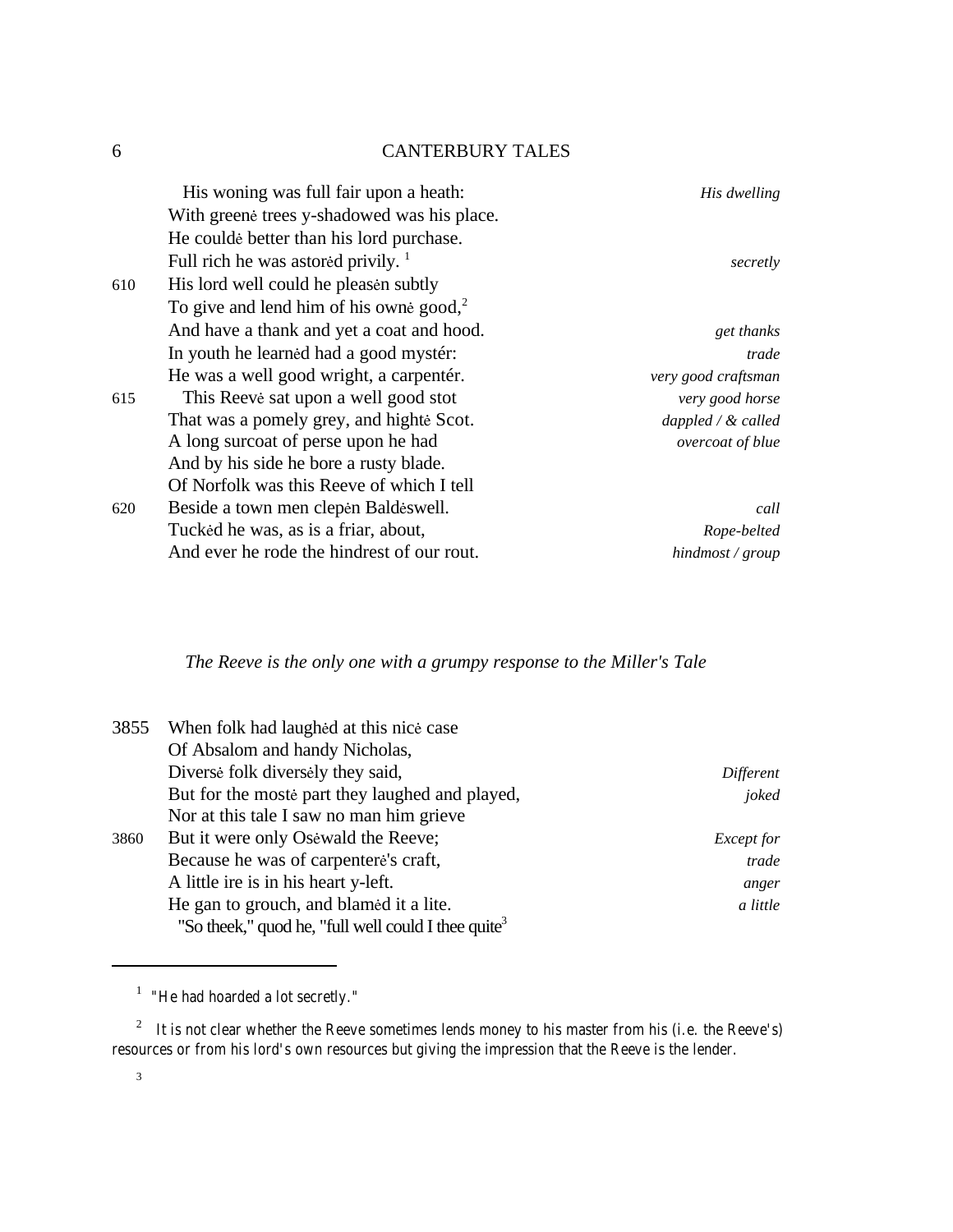# REEVE'S PROLOGUE 7

| 3865 | With blearing of a proud miller's eye                  | blinding               |
|------|--------------------------------------------------------|------------------------|
|      | If that me list to speak of ribaldry;                  | If I chose / vulgarity |
|      | But I am old. Me list not play for age.                | I don't wish           |
|      | He bemoans the physical and moral frailties of old age |                        |
|      | Grass time is done; my fodder is now foráge.           |                        |
|      | This white top writeth my old years.                   |                        |
| 3870 | My heart is also mowled as my hairs                    | is as withered         |
|      | But if I fare as doth an open erse,                    | Unless / medlar        |
|      | That ilke fruit is ever the longer the worse           |                        |
|      | Till it be rotten in mullock or in stree.              | in compost or straw    |
|      | We olde men, I dread, so fare we-                      |                        |
| 3875 | Till we be rotten can we not be ripe.                  |                        |
|      | We hop always while that the world will pipe,          | play a tune            |
|      | For in our will there sticketh ever a nail             |                        |
|      | To have a hoar head and a greene tail                  | whit hair              |
|      | As hath a leek. For though our might be gone           | our virility           |
| 3880 | Our will desireth folly ever in one;                   | always                 |
|      | For when we may not do, then will we speak.            |                        |
|      | Yet in our ashes old is fire y-reak.                   | raked                  |
|      | Four gleedes have we that I shall devise:              | hot coals              |
|      | Avaunting, anger, lying, covetise;                     | Boasting / greed       |
| 3885 | These foure sparkles 'longen unto Eld.                 | sparks / old age       |
|      | Our olde limbs may well be unwield,                    | unwieldy               |
|      | But Will ne shall not faile—that is sooth.             | Desire / truth         |
|      | And yet I have always a colte's tooth                  | youthful taste         |
|      | As many a year as it is passed hence                   |                        |
| 3890 | Since that my tap of life began to run;                |                        |
|      | For sikerly when I was born, anon                      | For, certainly         |
|      | Death drew the tap of Life and let it go               |                        |
|      | And ever since has so the tap y-run                    |                        |
|      | Till that almost all empty is the tun.                 | barrel                 |
| 3895 | The stream of life now droppeth on the chimb,          | rim                    |
|      | The silly tongue may well ring and chime               |                        |
|      | Of wretchedness that passed is full yore.              | long ago               |
|      | With olde folk, save dotage is no more."               | senility               |

*So theek ... forage*: "I declare that I could easily get even with you, and wipe a miller's eye if I chose to tell a coarse tale *(ribaldry*), but I am old, and because of my age I don't care to *(me list not*) jest; greengrass time is over, and all that is left is dying hay (*forage*)."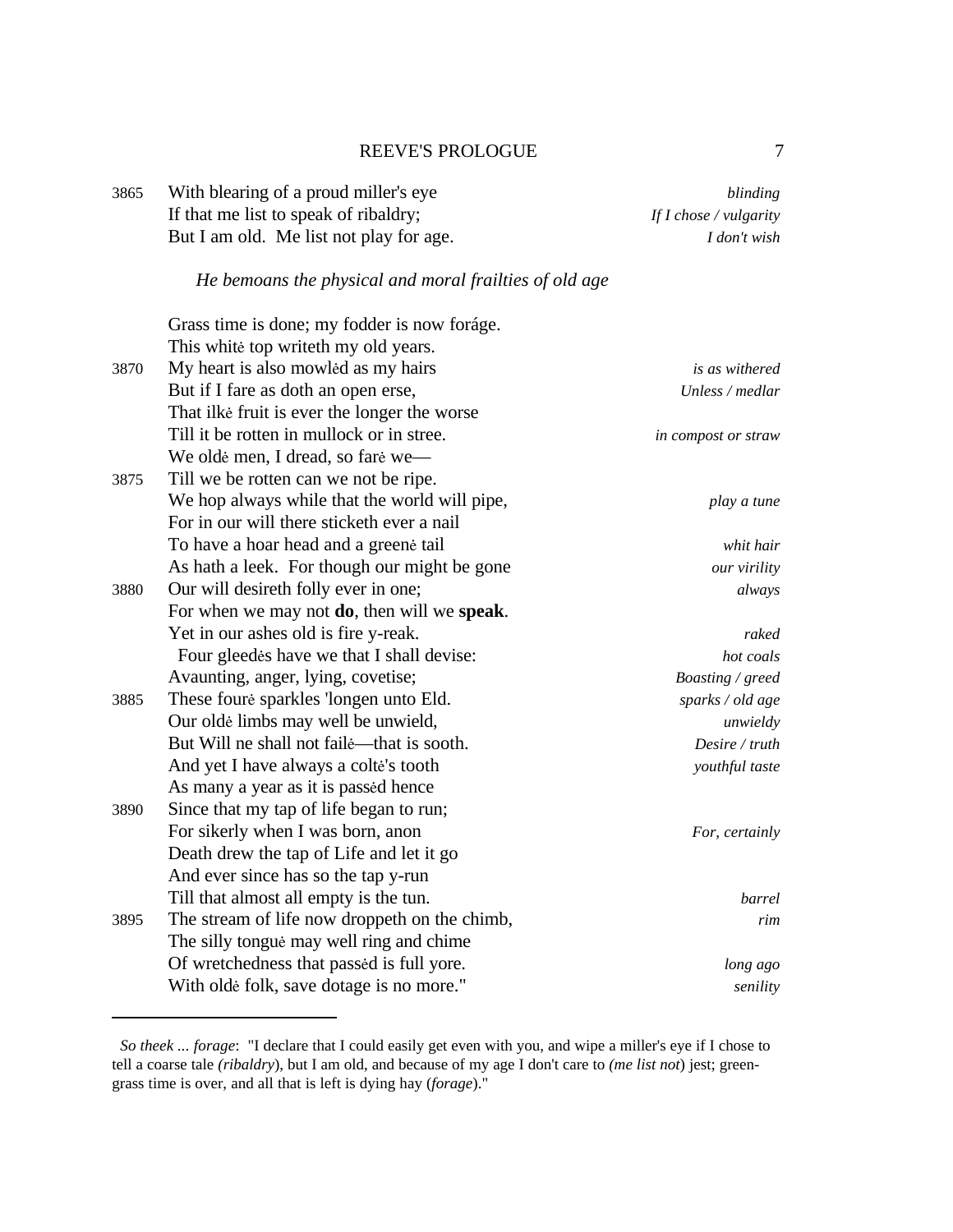# *The Host's annoyed response to the Reeve's moralizing*

| 3900 | When that our Host had heard this sermoning,<br>He gan to speak as lordly as a king.<br>He saide: "What amounteth all this wit? |                    |
|------|---------------------------------------------------------------------------------------------------------------------------------|--------------------|
|      | What! Shall we speak all day of Holy Writ!<br>The devil made a Reeve for to preach,                                             | Scripture          |
|      | Or of a souter, a shipman or a leech!                                                                                           | shoemaker / doctor |
| 3905 | Say forth thy tale, and tarry not the time.                                                                                     |                    |
|      | Lo Deptford, and it is halfway prime.                                                                                           | nearly 9 a.m.      |
|      | Lo Greenewich, where many a shrew is in.                                                                                        | rogue              |
|      | It were all time thy tale to begin."                                                                                            |                    |
|      | In response to the Miller's tale the Reeve will tell a tale about a miller                                                      |                    |
|      | "Now sires," quod this Osewald the Reeve,                                                                                       |                    |
| 3910 | "I pray you alle that you not you grieve                                                                                        |                    |
|      | Though I answér and somedeal set his hove,                                                                                      | repay him          |
|      | For lawful is with force force off-shove.                                                                                       |                    |
|      | This drunken Miller hath y-told us here                                                                                         |                    |
|      | How that beguiled was a carpenter,                                                                                              |                    |
| 3915 | Peráventure in scorn for I am one.                                                                                              | Perhaps            |
|      | But by your leave, I shall him quit anon.                                                                                       | repay              |
|      | Right in his churle's termes will I speak.                                                                                      | coarse language    |
|      | I pray to God his neckė may to-break.                                                                                           |                    |
|      | He can well in my eye see a stalk,                                                                                              |                    |
| 3920 | But in his own he cannot see a balk.                                                                                            | beam               |
|      | <b>THE REEVE'S TALE</b>                                                                                                         |                    |
|      | Portrait of a miller: a proud, well-armed thief                                                                                 |                    |

|      | At Trumpington, not far from Cantebridge,   | Cambridge       |
|------|---------------------------------------------|-----------------|
|      | There goes a brook, and over that a bridge, |                 |
|      | Upon the whiche brook there stands a mill   |                 |
|      | And this is very sooth that I you tell.     | truth           |
| 3925 | A miller was there dwelling many a day.     |                 |
|      | As any peacock he was proud and gay;        | gaudy           |
|      | Pipen he could, and fish, and nettes beat,  | Play bagpipes   |
|      | And turne cups and well wrestle and shoot.  | And drink $(?)$ |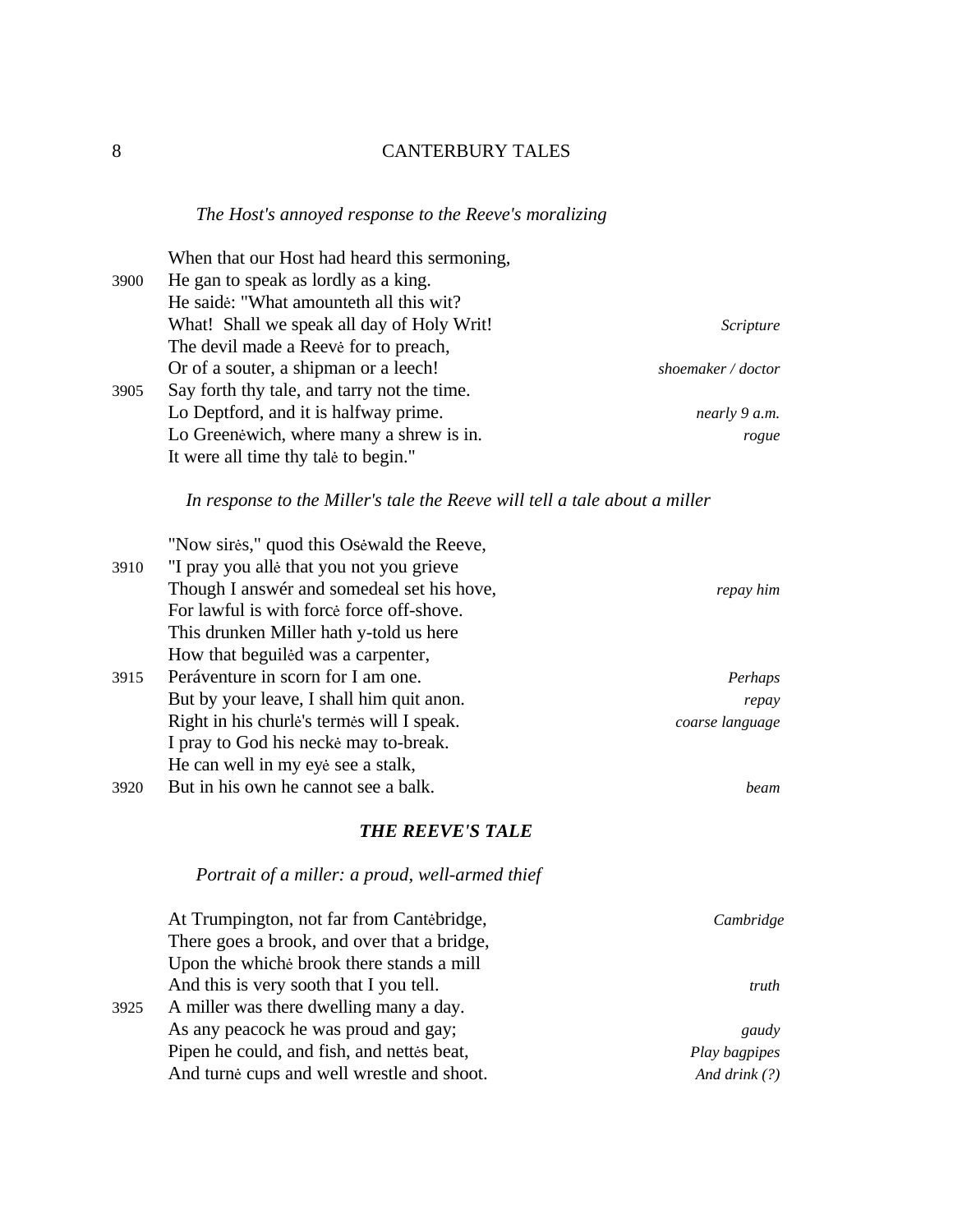| dagger          | And by his belt he bore a long panade,             |      |
|-----------------|----------------------------------------------------|------|
| <i>v.</i> sharp | And of a sword full trenchant was the blade;       | 3930 |
| short dagger    | A jolly popper bore he in his pouch;               |      |
| dared           | There was no man for peril durst him touch.        |      |
| knife           | A Sheffield thwitel bore he in his hose.           |      |
| snub            | Round was his face, and camus was his nose;        |      |
| As hairless     | As piled as an ape was his skull.                  | 3935 |
| a bully indeed  | He was a market-beater at the full.                |      |
| nobody dared    | There durst no wighte hand upon him lay            |      |
|                 | That he ne swore he should anon abey. <sup>1</sup> |      |
| indeed          | A thief he was forsooth of corn and meal,          |      |
| and accustomed  | And that a sly, and usant for to steal.            | 3940 |
| was called      | His name was hoten Deinous Simkin. <sup>2</sup>    |      |

# *His wife, equally proud*

|                      | A wife he had, y-comen of noble kin:            |      |
|----------------------|-------------------------------------------------|------|
| <i>parish priest</i> | The parson of the town her father was!          |      |
|                      | With her he gave full many a pan of brass, $33$ |      |
|                      | For that Simkin should in his blood ally;       | 3945 |
| reared / convent     | She was y-fostered in a nunnery,                |      |
| wanted               | For Simkin woulde no wife, as he said,          |      |
| Unless / well-bred   | But she were well y-nourished and a maid,       |      |
|                      | To saven his estate of yeomanry. <sup>4</sup>   |      |
| magpie               | And she was proud and pert as is a pie.         | 3950 |
| (to look) upon       | A full fair sight was it upon them two:         |      |
|                      | On holy days before her would he go             |      |
| hood tip             | With his tippet wound about his head,           |      |
| a gown               | And she came after in a gite of red,            |      |
| stockings            | And Simkin hadde hosen of the same.             | 3955 |
|                      |                                                 |      |

1

 <sup>&</sup>quot;He swore that nobody would lay a hand on him without paying for it promptly."

<sup>&</sup>lt;sup>2</sup> *His name* ...: "He was called Proud Simkin" (a form of Simon). Both forms of the name are used the tale.

<sup>&</sup>lt;sup>3</sup> With her ...: He gave as her dowry a lot of money so that Simkin would marry her (an illegitimate).

<sup>4</sup> *For Simkin ...*: "He wanted no woman as a wife who was not well brought up (*y-nourished*) and virgin (*a maid*)--to accord with his social standing as a freeman."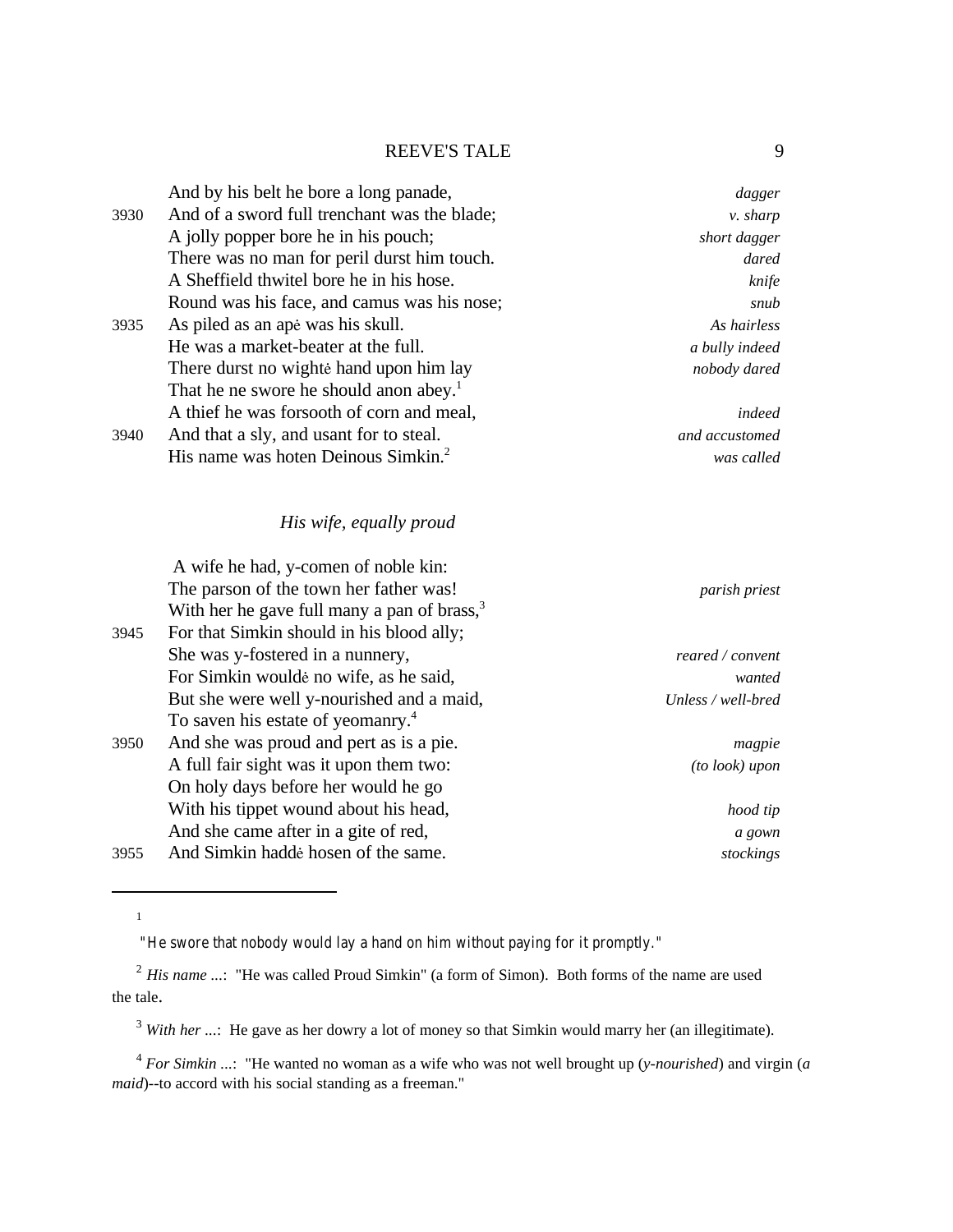|      | There durst no wighte clepen her but "dame." 1       |                    |
|------|------------------------------------------------------|--------------------|
|      | Was none so hardy that wente by the way              | so bold            |
|      | That with her durste rage or once play               | dared flirt / joke |
|      | But if he would be slain of Simkin,                  | Unless he wanted   |
| 3960 | With panade, or with knife, or bodekin;              | dagger / blade     |
|      | For jealous folk been perilous evermo'               | dangerous          |
|      | (Algate they would their wives wenden so). $2$       | At least / think   |
|      | And eke, for she was somedeal smoterlich,            | also / soiled      |
|      | She was as digne as water in a ditch,                | as proud           |
| 3965 | And full of hoker and of bisemare. <sup>3</sup>      |                    |
|      | Her thoughte that "a lady" should her spare,         | be exclusive $(?)$ |
|      | What for her kindred, and her nortelry               | manners            |
|      | That she had learned in the nunnery.                 |                    |
|      | Their daughter                                       |                    |
|      | A daughter hadde they bitwixt them two               |                    |
| 3970 | Of twenty years, withouten any more,                 |                    |
|      | Saving a child that was of half year age:            |                    |
|      | In cradle it lay and was a proper page.              | fine boy           |
|      | This wenche thick and well y-growen was,             | well developed     |
|      | With camus nose, and eyen grey as glass,             | snub nose          |
| 3975 | With buttocks broad, and breastes round and high,    |                    |
|      | But right fair was her hair, I will not lie.         |                    |
|      | The parson of the town, for she was fair,            | because / pretty   |
|      | In purpose was to maken her his heir                 | <b>Intended</b>    |
|      | Both of his chattel and his messuage,                | goods / property   |
| 3980 | And strange he made it of her marriage. <sup>4</sup> |                    |
|      | His purpose was for to bestow her high               |                    |

<sup>&</sup>lt;sup>1</sup> There durst ...: "Nobody dared call her anything but `My lady," a designation generally reserved for women well above her social rank.

<sup>&</sup>lt;sup>2</sup> Algate: "At least they would like their wives to think so."

<sup>&</sup>lt;sup>3</sup> for she was ... bisemare: These lines seem to mean: "For one who was somewhat soiled (she was a bastard) she was inordinately proud and full of scorn and haughtiness. She thought that a lady should hold herself exclusive."

<sup>&</sup>lt;sup>4</sup> And strange...: "He made the conditions for marrying her very demanding." In the following lines the sarcasm of the author is evident at the absurd ambitions of the priest for the granddaughter that he should not have had, and his willingness to misappropriate church funds for her.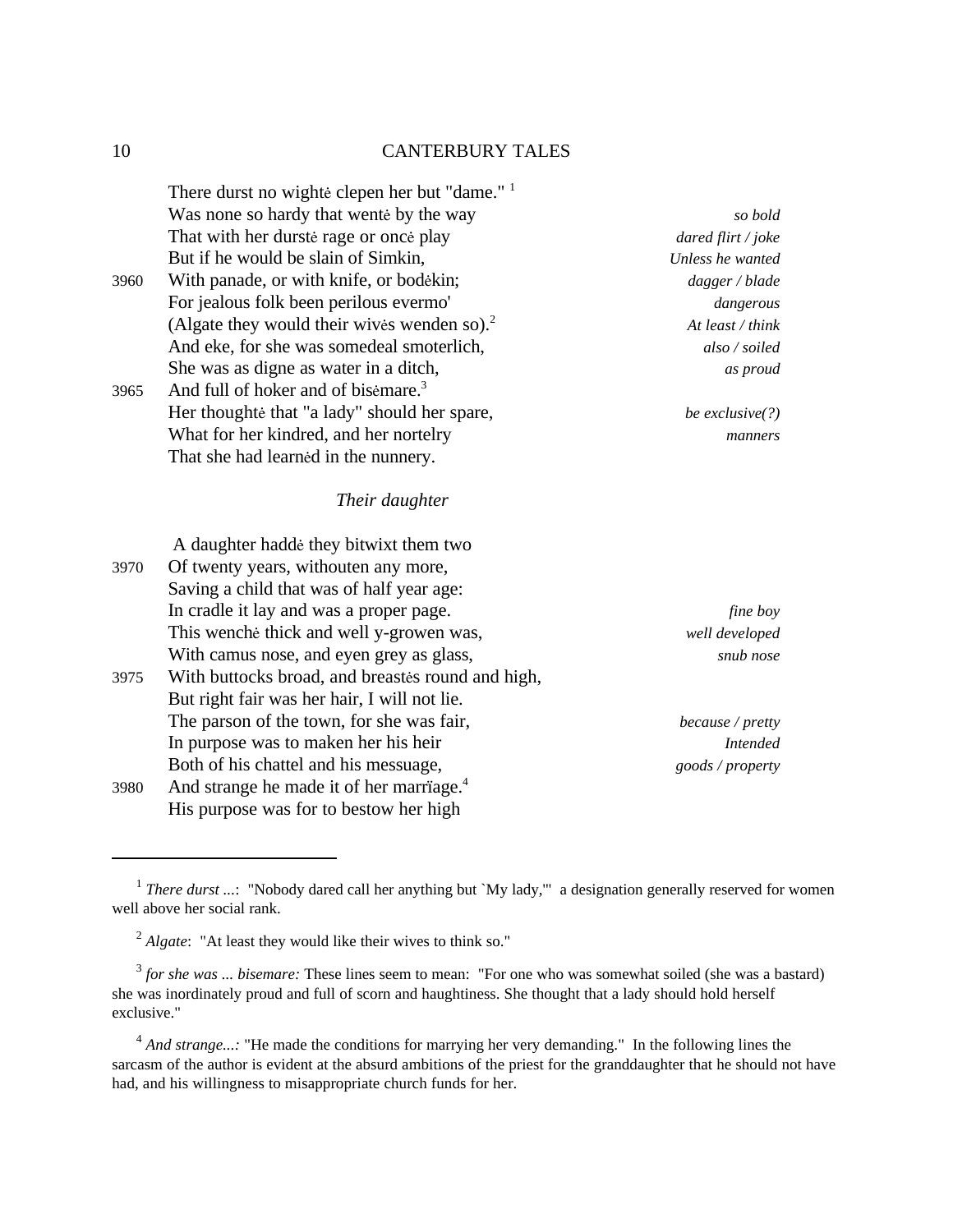Into some worthy blood of ancestry, For Holy Church's goods must be despended *spent*  On Holy Church's blood that is descended; 3985 Therefore he would his holy blood honoúr, Though that he Holy Churchè should devour.

# *The miller grinds corn for a Cambridge college*

|      | Great soken has this miller out of doubt               | Total monopoly          |
|------|--------------------------------------------------------|-------------------------|
|      | With wheat and malt of all the land about;             |                         |
|      | And namely there was a great college,                  |                         |
| 3990 | Men clepe the Soler Hall of Cantebridge.               |                         |
|      | There was their wheat and eke their malt y-ground.     |                         |
|      | And on a day it happened in a stound,                  | suddenly                |
|      | Sick lay the manciple in a malady;                     | steward                 |
|      | Men wenden wisly that he shoulde die,                  | <i>thought for sure</i> |
| 3995 | For which this miller stole both meal and corn         |                         |
|      | A hundred times more than beform,                      |                         |
|      | For therebefore he stole but courteously,              |                         |
|      | But now he was a thief outrageously.                   |                         |
|      | For which the warden chid and made fare, $\frac{1}{1}$ |                         |
| 4000 | But thereof set the miller not a tare;                 | not a straw             |
|      | He cracked boast, and swore it was not so.             | made boasts             |

# *Two students think they are a match for the cheating miller*

|      | Then were there younge poore scholars two       |                           |
|------|-------------------------------------------------|---------------------------|
|      | That dwelten in the hall of which I say.        |                           |
|      | Testive they were and lusty for to play,        | Headstrong / eager        |
| 4005 | And only for their mirth and revelry            | to amuse themselves       |
|      | Upon the warden busily they cry                 | college head              |
|      | To give them leave but a little stound          | little time               |
|      | To go to mill and see their corn y-ground,      |                           |
|      | And hardily they durstell ay their neck         | surely $\angle$ dared bet |
| 4010 | The miller should not steal them half a peck    | a measure                 |
|      | Of corn by sleighte, nor by force them rieve;   | trickery / rob            |
|      | And at the last the warden gave them leave.     |                           |
|      | John hight that one, and Alan hight that other; | one was called J.         |

 $1$  "For which reason the head of the college complained and made a fuss."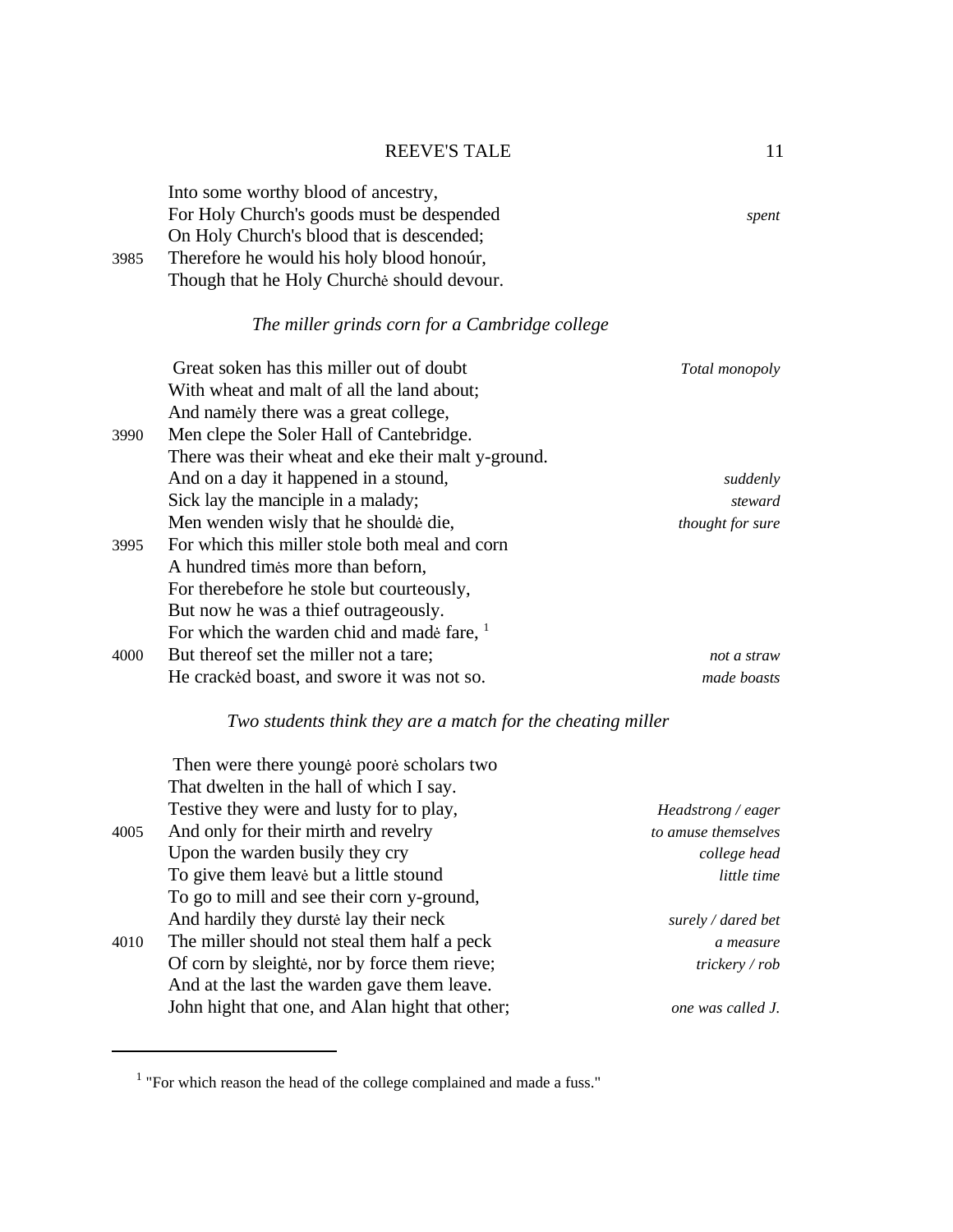| 4015 | Of one town were they born that highte Strother,<br>Far in the north I can not telle where.<br>This Alan maketh ready all his gear,<br>And on a horse the sack he casts anon;<br>Forth goes Alan the clerk and also John, | same town / called         |
|------|---------------------------------------------------------------------------------------------------------------------------------------------------------------------------------------------------------------------------|----------------------------|
| 4020 | With good sword and with buckler by his side.<br>John knew the way; he needede no guide;<br>And at the mill the sack adown he layeth.                                                                                     | shield                     |
|      | Their Northern accents and their naive plan                                                                                                                                                                               |                            |
|      | Alan spoke first: "All hail, Simon, in faith.                                                                                                                                                                             |                            |
|      | How fares thy faire daughter and thy wife?"                                                                                                                                                                               | $fares = \text{f} are th$  |
|      | "Alan, welcome!" quod Simkin, "by my life!                                                                                                                                                                                |                            |
| 4025 | And John also! How now, what do you here?"                                                                                                                                                                                |                            |
|      | "By God," quod John, "Simon, need has na peer:                                                                                                                                                                            | no equal                   |
|      | Him boes serve himself that has na swain,                                                                                                                                                                                 | $boes = behoves / servant$ |
|      | Or else he is a fool, as clerkes sayn.                                                                                                                                                                                    |                            |
|      | Our manciple, I hope he will be dead,                                                                                                                                                                                     | steward                    |
| 4030 | Swa workes aye the wanges in his head. <sup>2</sup>                                                                                                                                                                       |                            |
|      | And therefore is I come, and eke Alain,                                                                                                                                                                                   | $=$ am I / & also          |
|      | To grind our corn and carry it hame again.                                                                                                                                                                                | $= home$                   |
|      | I pray you, speed us hethen that you may."                                                                                                                                                                                | $= hence$                  |
|      | "It shall be done," quod Simkin, "by my fay.                                                                                                                                                                              | faith                      |
| 4035 | What will you do while that it is in hand?"                                                                                                                                                                               |                            |
|      | "By God, right by the hopper will I stand,"                                                                                                                                                                               |                            |
|      | Quod John, "and see how the corn gaas in.                                                                                                                                                                                 | $=$ goth (goes)            |
|      | Yet saw I never, by my father kin,                                                                                                                                                                                        |                            |
|      | How that the hopper wagges til and fra."                                                                                                                                                                                  | $=$ waggeth to & fro       |
| 4040 | Alan answered, "John, and wilt thou swa?                                                                                                                                                                                  | $=$ so                     |
|      | Then will I be beneathe, by my crown,                                                                                                                                                                                     | my head                    |
|      | And see how that the meale falles down                                                                                                                                                                                    | $=$ falleth                |
|      | Into the trough; that sall be my desport.                                                                                                                                                                                 | $= shall$                  |
|      | For John, in faith, I may be of your sort:                                                                                                                                                                                |                            |
| 4045 | I is as ill a miller as are ye."                                                                                                                                                                                          | $= I$ am as bad            |

 $1$  4023 ff: The speech of the North-of-England students is the first attempt in English to represent dialect. In the marginal glosses that follow, the words that come after the equals sign are southern English equivalents of the dialect forms in the text. Curiously, some of the dialect forms have become the standard: "has, fares, falls," etc.

<sup>2</sup> : "The teeth *(wanges*) in his head ache so constantly."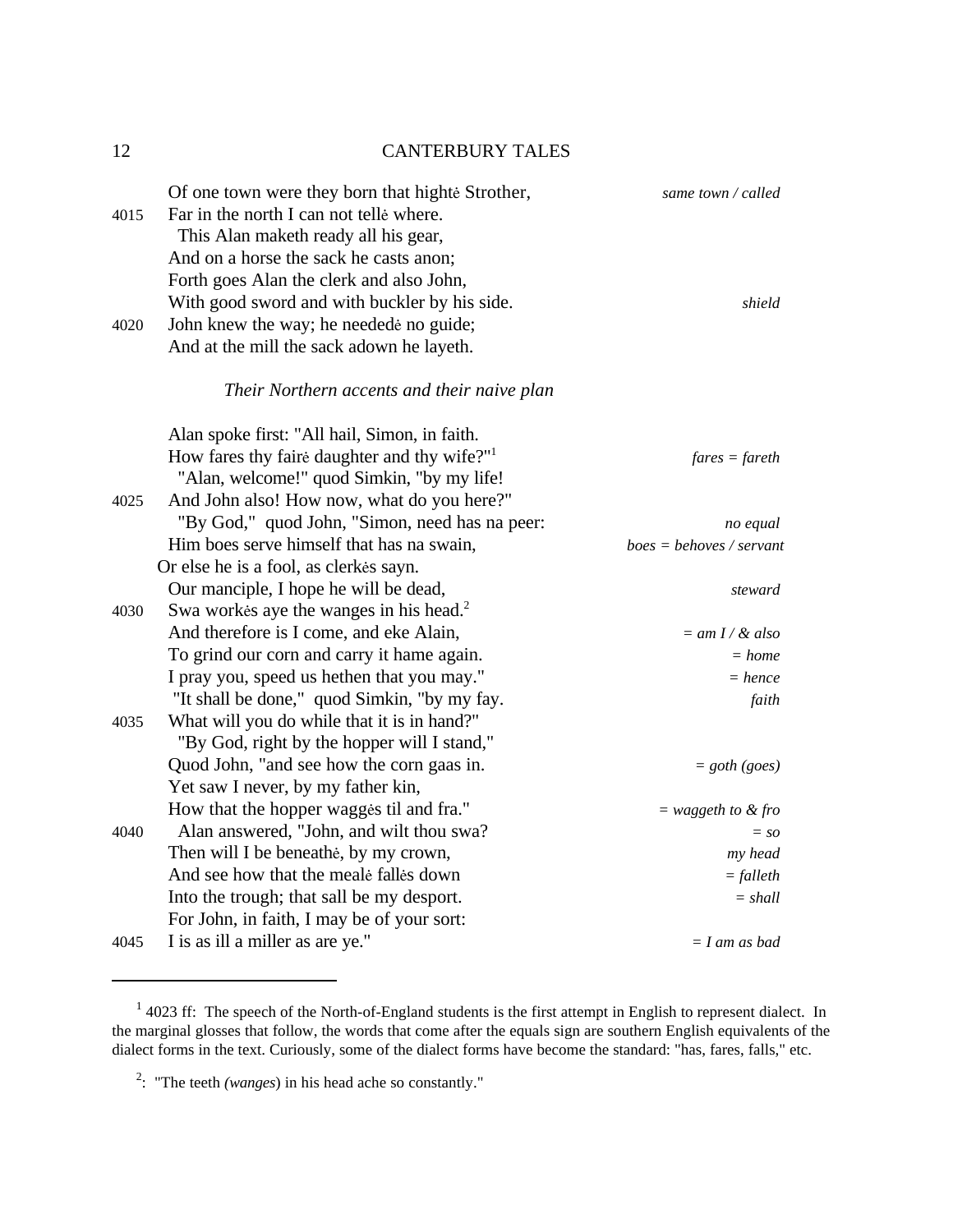#### *The miller outwits the students with a trick*

|      | This miller smiled of their nicety,                     | simplicity          |
|------|---------------------------------------------------------|---------------------|
|      | And thought, "All this is done but for a wile.          | ruse                |
|      | They weene that no man may them beguile                 | they think $/$ fool |
|      | But by my thrift, yet shall I blear their eye,          | skill / blind       |
| 4050 | For all the sleight in their philosophy.                | cleverness          |
|      | The more quainte crekes that they make,                 | clever ruses        |
|      | The more will I steale when I take.                     |                     |
|      | Instead of flour yet will I give them bran.             |                     |
|      | The greatest clerks been not the wisest men,            |                     |
| 4055 | As whilom to the wolf thus spoke the mare. <sup>1</sup> | As once             |
|      | Of all their arte count I not a tare."                  | their cleverness    |
|      | Out at the door he goes full privily,                   | secretly            |
|      | When that he saw his time softely.                      | quietly             |
|      | He looketh up and down till he hath found               |                     |
| 4060 | The clerkes' horse there as it stood y-bound            | tied                |
|      | Behind the mill, under a leafesel,                      | leafy shade         |
|      | And to the horse he goes him fair and well.             |                     |
|      | He strippeth off the bridle right anon,                 |                     |
|      | And when the horse was loose, he 'ginneth gone          | started to go       |
| 4065 | Toward the fen where wilde mares run,                   | marsh               |
|      | And forth with "Weehee," through thick and thin.        |                     |
|      | The miller goes again; no word he said,                 | goes (back)         |
|      | But does his note and with the clerks he played,        | job / joked         |
|      | Till that their corn was fair and well y-ground.        | well & truly        |
|      |                                                         |                     |

### *The students spend hours trying to catch their horse*

|      | 4070 And when the meal is sacked and y-bound, |                   |
|------|-----------------------------------------------|-------------------|
|      | This John goes out and finds his horse away,  |                   |
|      | And gan to cry "Harrow!" and "Welaway!        | (cries of dismay) |
|      | Our horse is lost! Alan, for Gode's banes,    | $=$ bones         |
|      | Step on thy feet! Come off, man, all atanes!  | $=$ at once       |
| 4075 | Alas, our warden has his palfrey lorn!"       | has lost h. horse |
|      | This Alan all forgot both meal and corn;      |                   |

<sup>&</sup>lt;sup>1</sup> As whilom ...: "As the mare said to the wolf once (*whilom*)." The hungry wolf, saying he wanted to buy the mare's foal, was told that the price was written on its back leg. Trying to read it he was kicked hard, and the mare made the remark cited.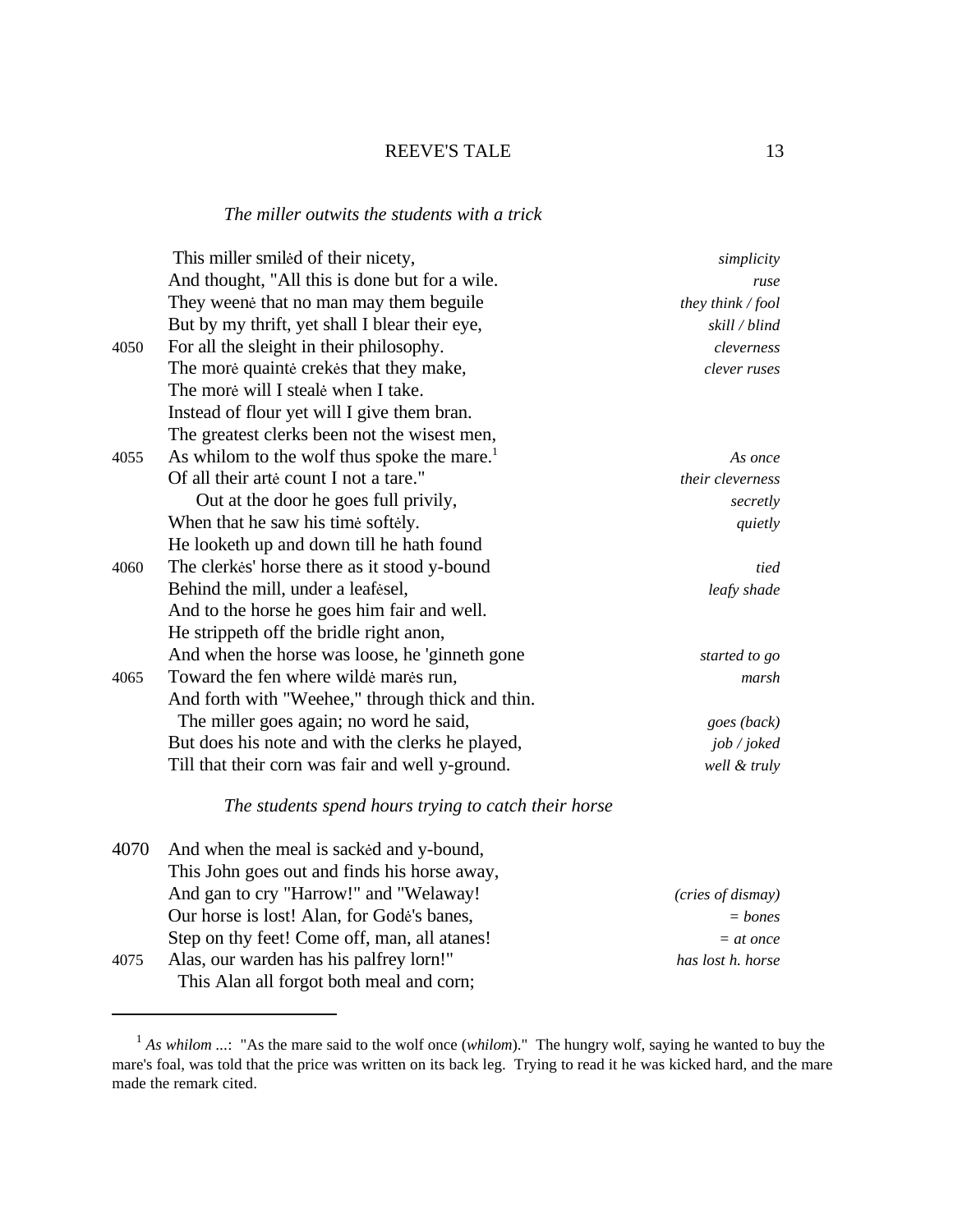|      | All was out of his mind his husbandry.              | vigilance            |
|------|-----------------------------------------------------|----------------------|
|      | "What, whilk way is he gaan?" he gan to cry.        | $=$ which way / gone |
|      | The wife came leaping inward with a run;            |                      |
| 4080 | She said, "Alas, your horse goes to the fen         |                      |
|      | With wilde mares, as fast as he may go.             |                      |
|      | Unthank come on his hand that bound him so,         | <b>Bad</b> luck      |
|      | And he that better should have knit the rein!"      |                      |
|      | "Alas," quod John, "Alan, for Christe's pain,       |                      |
| 4085 | Lay down thy sword, and I will mine alswa.          | $= also$             |
|      | I is full wight, God wat, as is a raa. <sup>1</sup> | $=$ fast as a deer   |
|      | By Godė's heart, he sal not scape us bathe.         | $=$ shall / both     |
|      | Why n'ad thou put the capil in the lathe?           | $=$ horse in barn    |
|      | Ill hail, by God, Alan, thou is a fonn."            | $=$ Bad luck / fool  |
| 4090 | These silly clerkes have full fast y-run            |                      |
|      | Toward the fen, both Alan and eke John;             |                      |
|      | The miller uses their absence fruitfully            |                      |
|      |                                                     | also                 |
|      | And when the miller saw that they were gone,        |                      |
|      | He half a bushel of their flour hath take           |                      |
|      | And bade his wife go knead it in a cake.            |                      |
| 4095 | He said: "I trow the clerkes were afeard.           | I guess / suspicious |
|      | Yet can a miller make a clerke's beard              | outwit a clerk       |
|      | For all his art. Yea, let them go their way.        | his learning         |
|      | Lo, where he goes! Yea, let the children play.      |                      |
|      | They get him not so lightly, by my crown."          | head                 |
| 4100 | These silly clerkes runnen up and down              |                      |
|      | With "Keep! Keep! Stand! Stand! Jossa! Warderer!    | Here! Behind!        |
|      | Ga whistle thou, and I sall keep him here."         | $=$ Go / shall       |
|      | But shortly, till that it was very night,           |                      |
|      | They coulde not, though they did all their might,   |                      |
| 4105 | Their capil catch, he ran always so fast,           | $= horse$            |
|      | Till in a ditch they caught him at the last.        |                      |

# *The outwitted students have to stay the night*

Weary and wet as beast is in the rain,

 $<sup>1</sup>$  "I am as fast, God knows (wat) as a roe [deer]."</sup>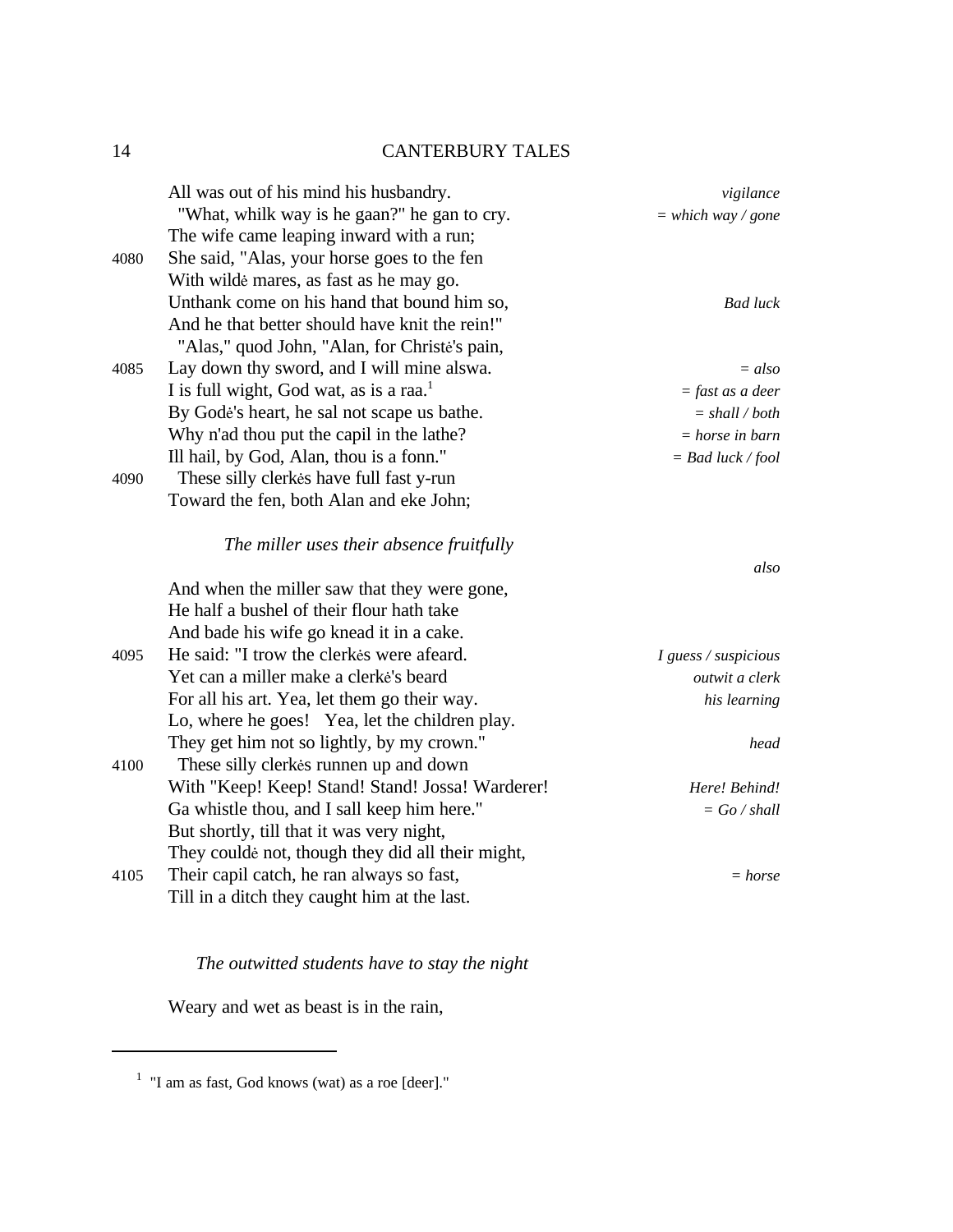|      | Comes silly John, and with him comes Alain.        |                         |
|------|----------------------------------------------------|-------------------------|
|      | "Alas," quod John, "the day that I was born!       |                         |
| 4110 | Now are we driven til hething and til scorn        | $=$ to contempt         |
|      | Our corn is stolen; men will us fooles call,       |                         |
|      | Both the warden and our fellows all,               |                         |
|      | And namely the miller. Welaway!"                   | especially / Alas       |
|      | Thus 'plaineth John as he goes by the way          | complains               |
| 4115 | Toward the mill, and Bayard in his hand.           | B: horse's name         |
|      | The miller sitting by the fire he found,           |                         |
|      | For it was night, and further might they not;      | not (go)                |
|      | But for the love of God they him besought          |                         |
|      | Of harbour and of ease, as for their penny.        | lodging / payment       |
| 4120 | The miller said again: "If there be any,           |                         |
|      | Such as it is, yet shall you have your part.       |                         |
|      | My house is strait, but you have learned art,      | small / liberal arts    |
|      | You can by argumentes make a place                 |                         |
|      | A mile broad of twenty feet of space!              | out of                  |
| 4125 | Let's see now if this place may suffice,           |                         |
|      | Or make it room with speech, as is your guise."    | roomy / custom          |
|      | "Now Simon," said this John, "by Saint Cuthbert,   |                         |
|      | Ay is thou merry, and that is fair answered.       | You're always joking    |
|      | I have heard say men sal taa of twa things,        | $=$ take 1 of 2         |
| 4130 | Swilk as he finds, or taa swilk as he brings;      | $=$ Such as / take such |
|      | But specially I pray thee, hoste dear,             |                         |
|      | Get us some meat and drink and make us cheer,      | welcome                 |
|      | And we will payen truly at the full.               |                         |
|      | With empty hand men may na hawkes tulle.           | $=$ lure no hawks       |
| 4135 | Lo, here our silver, ready for to spend."          |                         |
|      | Supper and bed                                     |                         |
|      | This miller into town his daughter sends           | to village              |
|      | For ale and bread, and roasted them a goose,       |                         |
|      | And bound their horse; it should no more go loose. |                         |
|      | And in his owne chamber them made a bed            |                         |
| 4140 | With sheetes and with chalons fair y-spread        | <b>blankets</b>         |
|      | Not from his owne bed ten foot or twelve.          |                         |
|      | His daughter had a bed all by herself              |                         |
|      | Right in the same chamber by and by.               | side by side            |
|      | It mighte be no bet, and cause why?                | better                  |
| 4145 | There was no roomier harbour in the place.         | lodging                 |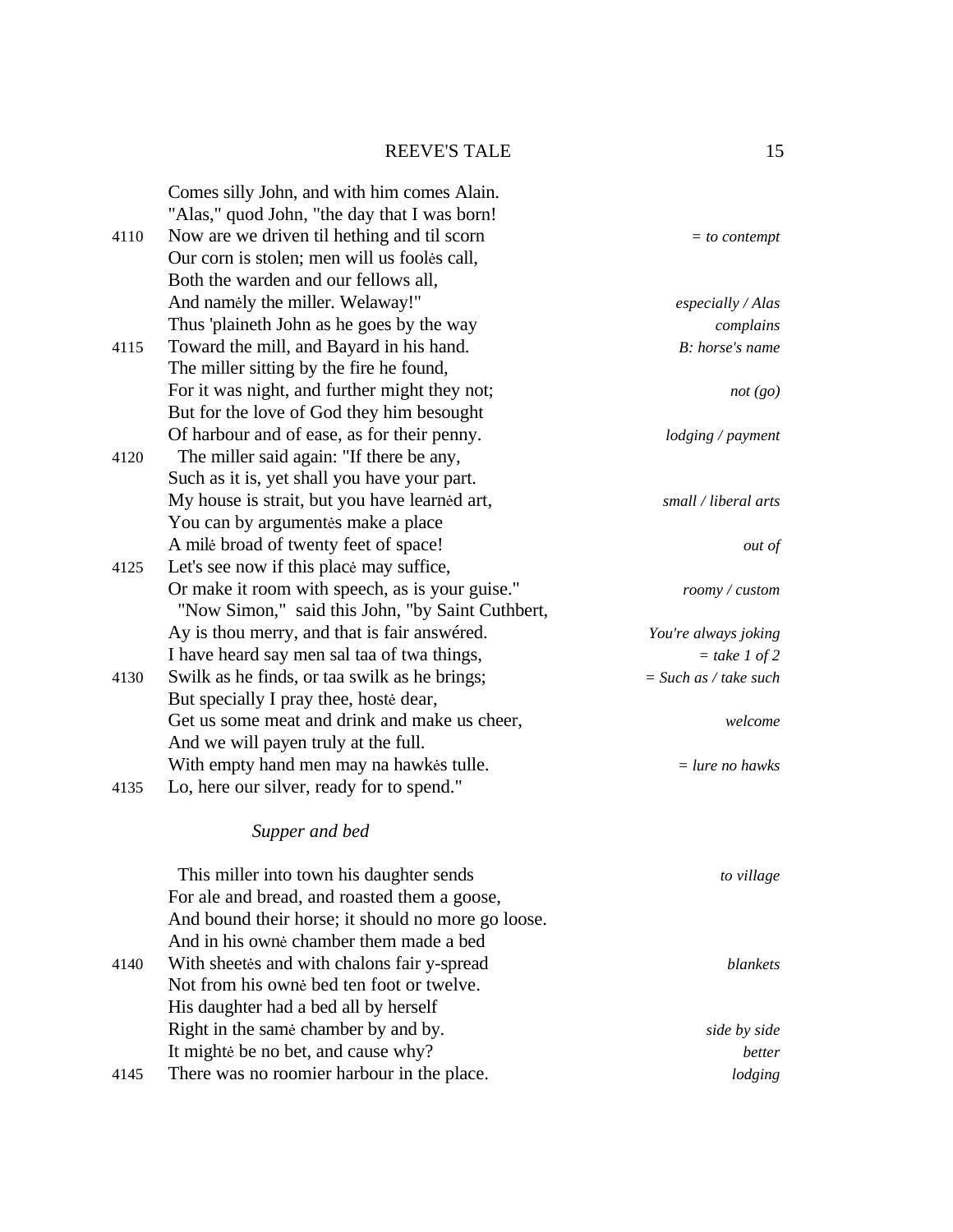|      | They suppen and they speak them to solace,           | & t. chat pleasantly  |
|------|------------------------------------------------------|-----------------------|
|      | And drinken ever strong ale at the best.             |                       |
|      | Aboute midnight wenten they to rest.                 |                       |
|      | Well has this miller varnished his head;             | slang: drunk deep     |
| 4150 | Full pale he was fordrunken, and not red.            | quite drunk           |
|      | He yexeth and he speaketh through the nose           | belches               |
|      | As he were on the quakk or on the pose.              | hoarse or had a cold  |
|      | To bed he goes, and with him goes his wife.          |                       |
|      | As any jay she light was and jolife,                 | bird / jolly          |
| 4155 | So was her jolly whistle well y-wet.                 |                       |
|      | The cradle at her bedde's feet is set                |                       |
|      | To rocken, and to give the child to suck.            |                       |
|      | And when that drunken all was in the crock,          | all that was          |
|      | To bedde went the daughter right anon.               |                       |
| 4160 | To bedde goes Alain and also John.                   |                       |
|      | There was no more; them neededė no dwale.            | sleeping draught      |
|      | This miller hath so wisly bibbed ale                 | drunk so much         |
|      | That as a horse he snorteth in his sleep;            |                       |
|      | Nor of his tail behind he took no keep.              | no heed               |
| 4165 | His wife him bore a burden, a full strong.           | kept harmony          |
|      | Men might her routing hearen a furlong.              | snoring $/$ 1/8 mile  |
|      | The wenche routeth eke, par company.                 | in counterpoint       |
|      | Alan plans to get some satisfaction                  |                       |
|      | Alan the clerk, that heard this melody,              |                       |
|      | He poked John and saide: "Sleepest thou?             |                       |
| 4170 | Heardest thou ever slik a sang ere now?              | $= such a song$       |
|      | Lo, swilk a compline is ymel them all. $1$           | such a                |
|      | A wilde fire upon their bodies fall!                 |                       |
|      | Wha hearkened ever swilk a ferly thing? <sup>2</sup> | $=$ Who / amazing     |
|      | Yea, they sal have the flower of ill ending!         | come to bad end       |
| 4175 | This lange night there tides me na rest.             | $= no rest for me$    |
|      | But yet, na force, all sal be for the best;          | $= no$ matter / shall |

<sup>&</sup>lt;sup>1</sup> *Heardest* ....: "Did you ever before hear such a song? Listen, what a compline (they are singing) among them all." Compline is the last part of the Divine Office for the day, sung in monastic houses just before retiring to bed. The general tenor of the readings is to urge Christians to be sober and vigilant, "to have compunction in your beds" (Ps. 4); and the prayers are for chaste thoughts!

<sup>2</sup> *Wha hearkened* ...: "Who ever heard such an amazing thing"?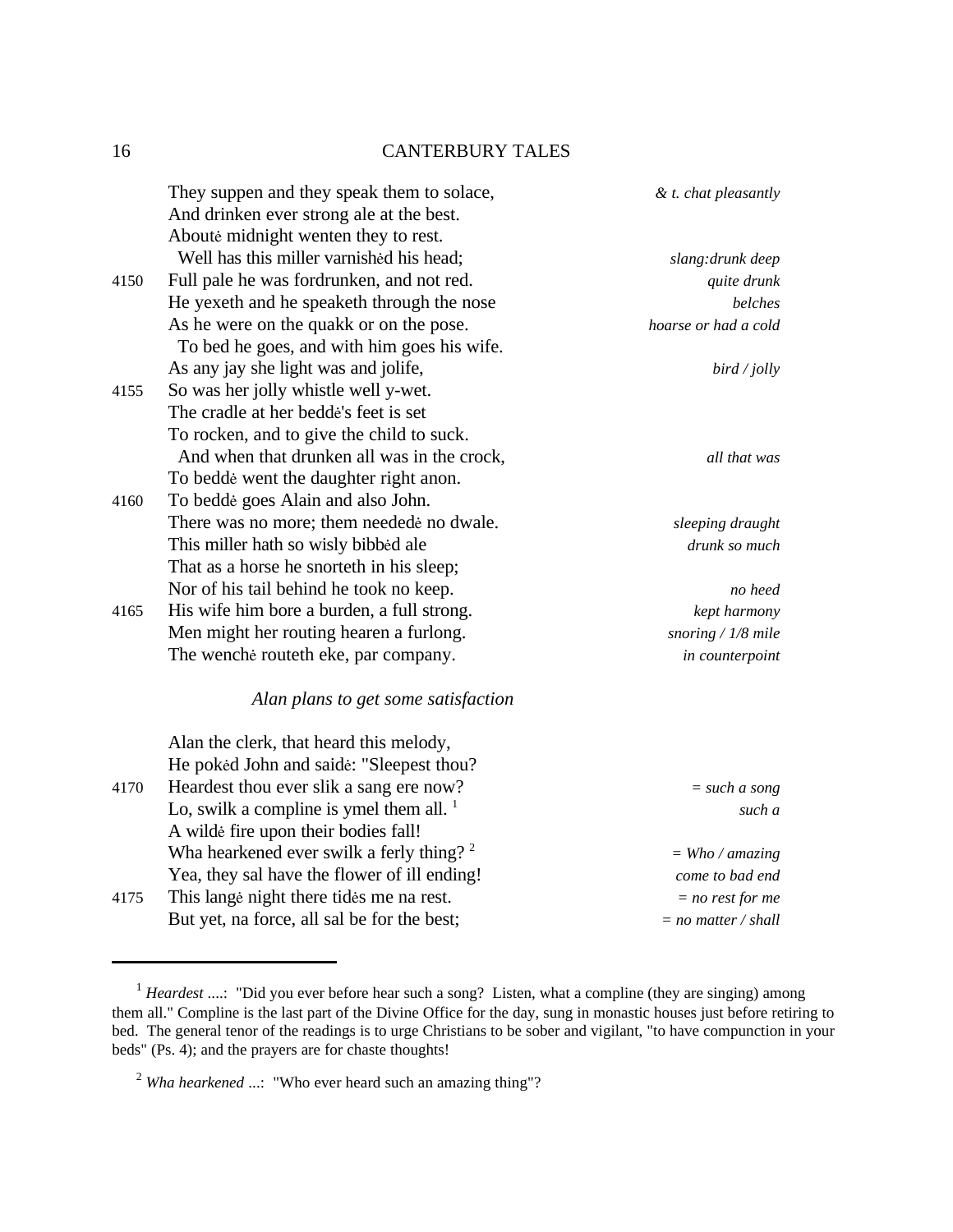For John," said he, "as ever mote I thrive, *so help me!* If that I may, yon wenchè will I swive. *that girl / tumble*  Some easement has law y-shapen us; *provided for us*  4180 For John, there is a lawè that says thus: That if a man in one point be aggrieved, That in another he sal be relieved.  $= shall$ Our corn is stolen soothly, 'tis na nay, *truly / no denying*  And we have had an ill fitt today, *bad time*  4185 And since I sal have naan amendèment *= shall have no*  Against my loss, I will have easèment. *relief*  By Godè's soul, it sal naan other be." *= shall no*  This John answéred, "Alan, avisè thee! *be careful*  The miller is a perilous man," he said, 4190 "And if that he out of his sleep abraid, *wakes*  He mightè do us both a villainy." *injury*  Alan answéred, "I count him not a fly," And up he rist, and by the wench he crept. *rose*  This wenchè lay upright and fastè slept, *on her back*  4195 Till he so nigh was ere she might espy *so near*  That it had been too latè for to cry; And shortly for to say, they were at one. Now play, Alain, for I will speak of John. *John decides to follow Alan's example.*  This John lies still a furlong way or two, *a few minutes*  4200 And to himself he maketh ruth and woe. *complaint & lament*  "Alas," quod he, "this is a wicked jape. *joke*  Now may I say that I is but an ape. *I am* Yet has my fellow somewhat for his harm: He has the miller's daughter in his arm. 4205 He auntered him, and has his needès sped, *ventured / satisfied*  And I lie as a draf-sack in my bed. *bran sack*  And when this jape is told another day,

4210 Unhardy is unsely, thus men saith."  $1$ And up he rose, and softèly he went

I sal be held a daff, a cokenay. *nitwit, a coward*  I will arise and aunter it, by my faith! *risk it unlucky* 

 $1$  *Unhardy* ...: "Gutless is luckless ..." i.e. fortune favors the brave.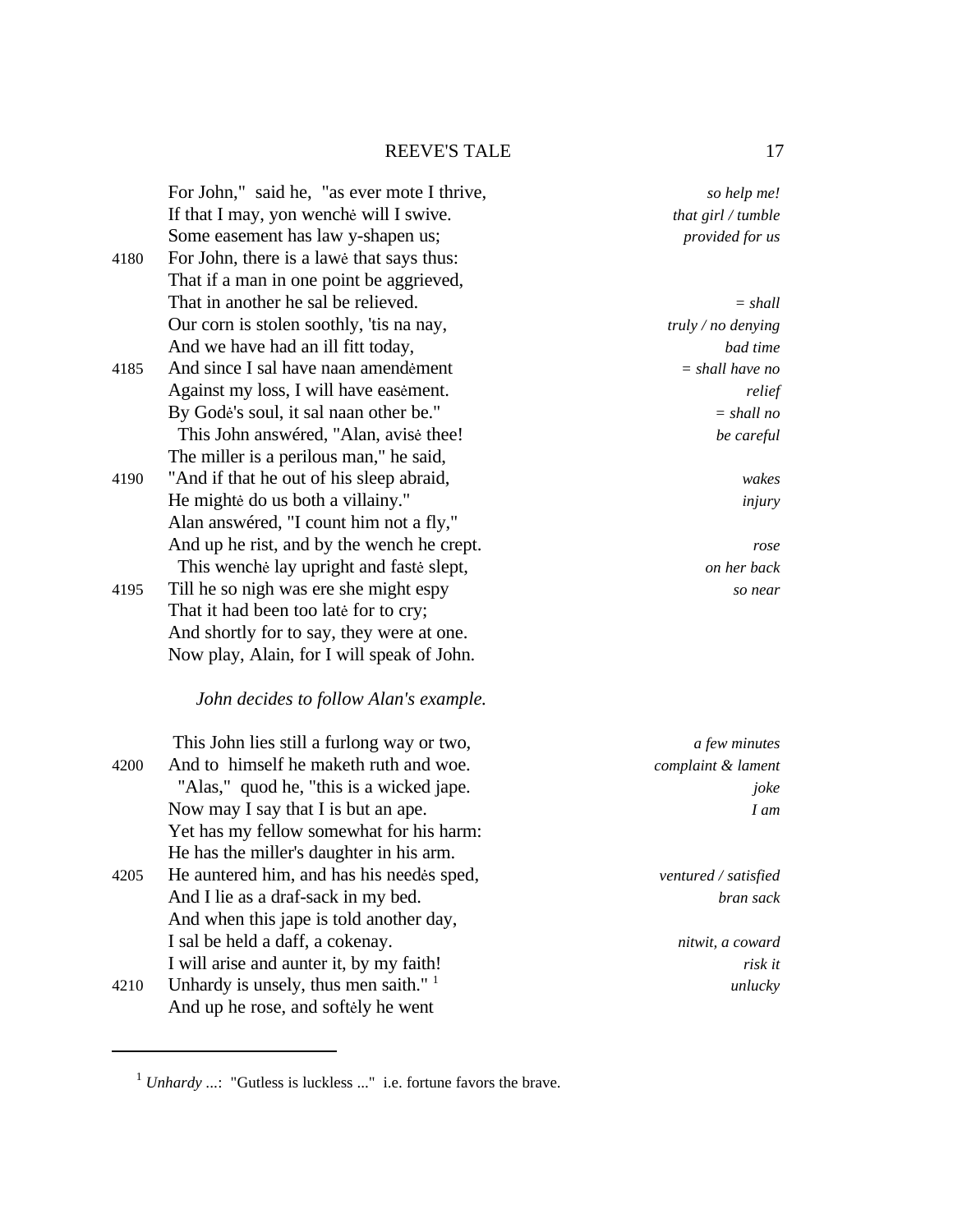|      | Unto the cradle, and in his hand it hent,             | took                   |
|------|-------------------------------------------------------|------------------------|
|      | And bore it soft unto his bedde's feet.               |                        |
|      | Soon after this the wife her routing leet,            | stopped snoring        |
| 4215 | And gan awake, and went her out to piss,              | woke up                |
|      | And came again, and gan her cradle miss, <sup>1</sup> | missed h. cradle       |
|      | And groped here and there, but she found none.        |                        |
|      | "Alas," quod she, "I had almost misgone;              | gone astray            |
|      | I had almost gone to the clerke's bed.                |                        |
| 4220 | Eh! bencitee, then had I foul y-sped!" <sup>2</sup>   |                        |
|      | And forth she goes till she the cradle found.         |                        |
|      | She gropeth always further with her hand,             |                        |
|      | And found the bed, and thoughte nought but good,      |                        |
|      | Because that the cradle by it stood;                  |                        |
| 4225 | And n'iste where she was, for it was dark,            | didn't know            |
|      | But fair and well she crept into the clerk,           |                        |
|      | And lies full still, and would have caught as leep.   |                        |
|      | Within a while this John the clerk up leaps           | After a while          |
|      | And on this goode wife he lays on sore.               | vigorously             |
| 4230 | So merry a fitt ne had she not full yore:             | time / in a long while |
|      | He pricketh hard and deep as he were mad.             |                        |
|      | This jolly life have these two clerkes led            |                        |
|      | Till that the thirde cock began to sing. $3$          |                        |
|      | A dawn parting duet by Alan and Malyn                 |                        |
|      | $\Lambda$ lan waxad waamin tha dawaning               |                        |

|      | Alah waxed weary in the dawening,                    | grew weary   |
|------|------------------------------------------------------|--------------|
| 4235 | For he had swonken all the longe night,              | labored      |
|      | And saide: "Farewell, Malin, sweete wight.           | creature     |
|      | The day is come, I may no longer bide.               |              |
|      | But evermore, where so I go or ride,                 | walk or ride |
|      | I is thyn owne clerk, swa have I seel." <sup>4</sup> |              |

<sup>&</sup>lt;sup>1</sup> and gan: gan here is probably just a past tense marker like "did", rather than a short form of "began."

<sup>2</sup> *Eh, ...*: "Bless me! Then I **would** have made a mistake!"

 $3$  The "third cock" probably refers to the third crowing of the rooster around daybreak.

<sup>4</sup> *whereso* ...: "Wherever I walk or ride (i.e. wherever I go) I am forever your devoted clerk, as sure as I hope for heaven." Alan's farewell (in dialect) and Malin's response are parodies of the *aube, aubade*, or *tagelied,* the genre poem of the dawn parting of aristocratic lovers. But the aristocrat would not refer to his lady as *wight*, and neither one would ever use *lemman*, a very plebeian word for "lover." Also the *aube* rarely dealt with the details of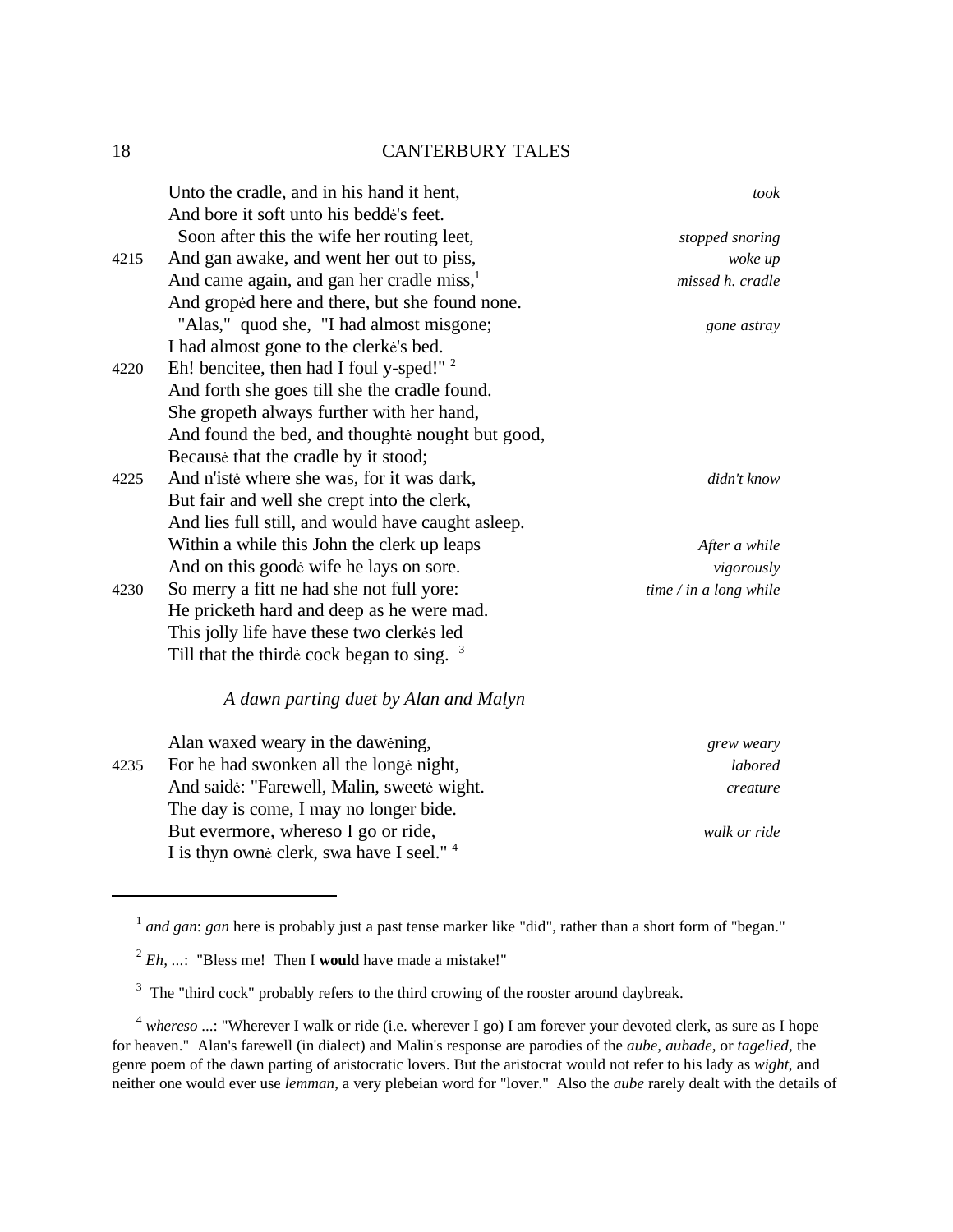| 4240 | "Now, deare lemman," quod she, "go, farewell.                                                                                                                                                                                      | dear lover                                                               |
|------|------------------------------------------------------------------------------------------------------------------------------------------------------------------------------------------------------------------------------------|--------------------------------------------------------------------------|
|      | But ere thou go, one thing I will thee tell:<br>When that thou wendest homeward by the mill,<br>Right at the entry of the door behind                                                                                              | as you go home                                                           |
| 4245 | Thou shalt a cake of half a bushel find,<br>That was y-maked of thine owne meal,<br>Which that I helped my sire for to steal.<br>And, goode lemman, God thee save and keep."<br>And with that word almost she 'gan to weep.        | my father                                                                |
|      | Alan returns to his own bed -- he thinks                                                                                                                                                                                           |                                                                          |
| 4250 | Alan up rist and thought, "Ere that it daw[n],<br>I will go creep in by my fellow."<br>And found the cradle with his hand anon.<br>"By God," thought he, "all wrong I have misgone.                                                | rose up                                                                  |
|      | Mine head is toty of my swink tonight,<br>That maketh me that I go not aright.                                                                                                                                                     | dizzy from my work                                                       |
| 4255 | I wot well by the cradle I have misgo;<br>Here lies the miller and his wife also."                                                                                                                                                 | know / lost my way                                                       |
|      | And forth he goes (a twenty devil way!)<br>Unto the bed there as the miller lay.                                                                                                                                                   | damn it!                                                                 |
| 4260 | He weened have creepen by his fellow John,<br>And by the miller in he crept anon,<br>And caught him by the neck and soft he spake.<br>He said: "Thou John, thou swine's-head, awake,<br>For Christe's soul, and hear a noble game: | He thought                                                               |
| 4265 | For by that lord that called is Saint Jame,<br>As I have thrice in this shorte night<br>Swived the miller's daughter bolt upright,<br>While thou hast as a coward been aghast."<br>"Yea, false harlot," quod the miller, "hast?"   | <i>three times</i><br>laid / on her back<br>scared<br>wretch / have you? |
| 4270 | Ah, falsė traitor, falsė clerk," quod he,<br>"Thou shalt be dead, by Godė's dignity.<br>Who durste be so bold to disparáge<br>My daughter, that is come of such lineáge?"                                                          | dares / dishonor<br>noble line                                           |

*A melee follows his mistake*

recovering stolen property.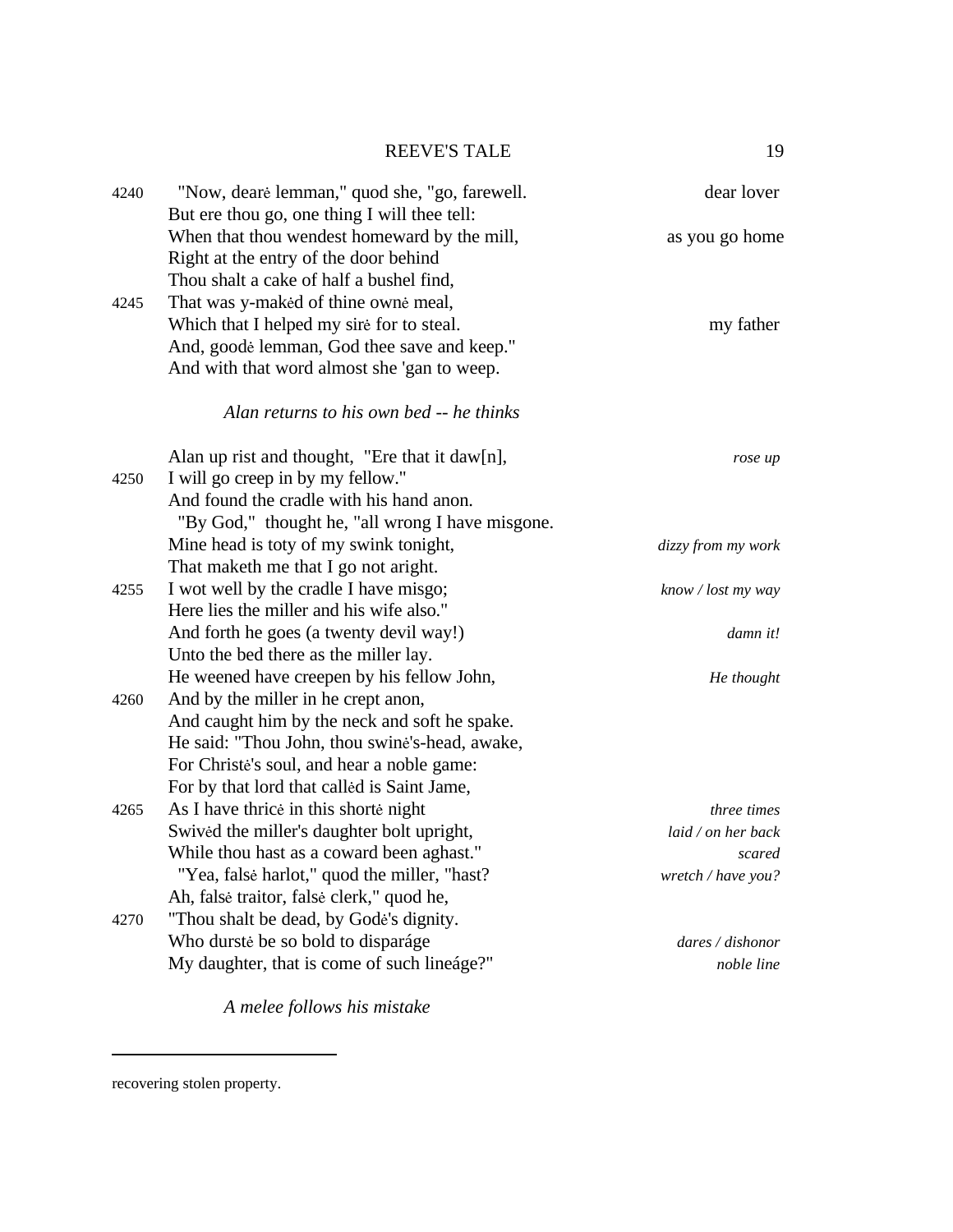|      | And by the throate-bowl [?] he caught Alain,           |                      |
|------|--------------------------------------------------------|----------------------|
|      | And he hent him despitously again, <sup>1</sup>        | $he = Alan$          |
| 4275 | And on the nose he smote him with his fist.            |                      |
|      | Down ran the bloody stream upon his breast.            |                      |
|      | And on the floor, with nose and mouth to-broke,        |                      |
|      | They wallow as do two pigges in a poke,                |                      |
|      | And up they go and down again anon,                    |                      |
| 4280 | Till that the miller spurned at a stone,               | tripped on           |
|      | And down he fell backward upon his wife                |                      |
|      | That wiste nothing of this nice strife,                | knew / violent       |
|      | For she was fall asleep a little wight                 | shortly before       |
|      | With John the clerk that waked had all night.          |                      |
| 4285 | And with the fall out of her sleep she braid.          | woke                 |
|      | "Help, holy cross of Bromeholm!" she said.             |                      |
|      | "In manus tuas, Lord, to thee I call!                  | Into thy hands       |
|      | Awake, Simon, the fiend is on me fall!                 | the devil            |
|      | My heart is broken. Help! I n'am but dead!             | as good as dead      |
| 4290 | There lies one on my womb and on my head! <sup>2</sup> |                      |
|      | Help, Simkin, for the false clerkes fight!"            |                      |
|      | This John starts up as fast as ever he might,          |                      |
|      | And graspeth by the walles to and fro                  |                      |
|      | To find a staff; and she starts up also,               |                      |
| 4295 | And knew the estres bet than did this John,            | corners better       |
|      | The wife joins the fight with unfortunate results      |                      |
|      | And by the wall a staff she found anon,                |                      |
|      | And saw a little shimmering of a light,                |                      |
|      | For at a hole in shone the moone bright                |                      |
|      | And by that light she saw them bothe two,              |                      |
| 4300 | But sikerly she n'iste who was who,                    | didn't know          |
|      | But as she saw a white thing in her eye,               |                      |
|      | And when she gan this white thing espy,                |                      |
|      | She weened the clerk had weared a voluper,             | thought $/$ nightcap |
|      | And with the staff she drew ay near and near,          | nearer & nearer      |

<sup>&</sup>lt;sup>1</sup> "And he (Alan) in turn seized (*hent*) Simkin fiercely."

<sup>2</sup> The wife thinks she is being assailed by at least one incubus, a wicked spirit (*fiend*) that supposedly came upon women at night and impregnated them. Hence her prayer to the cross to repel this devil. Her use of the compline prayer: *In manus tuas: Into thy hands, O Lord* ..., is definitely too late.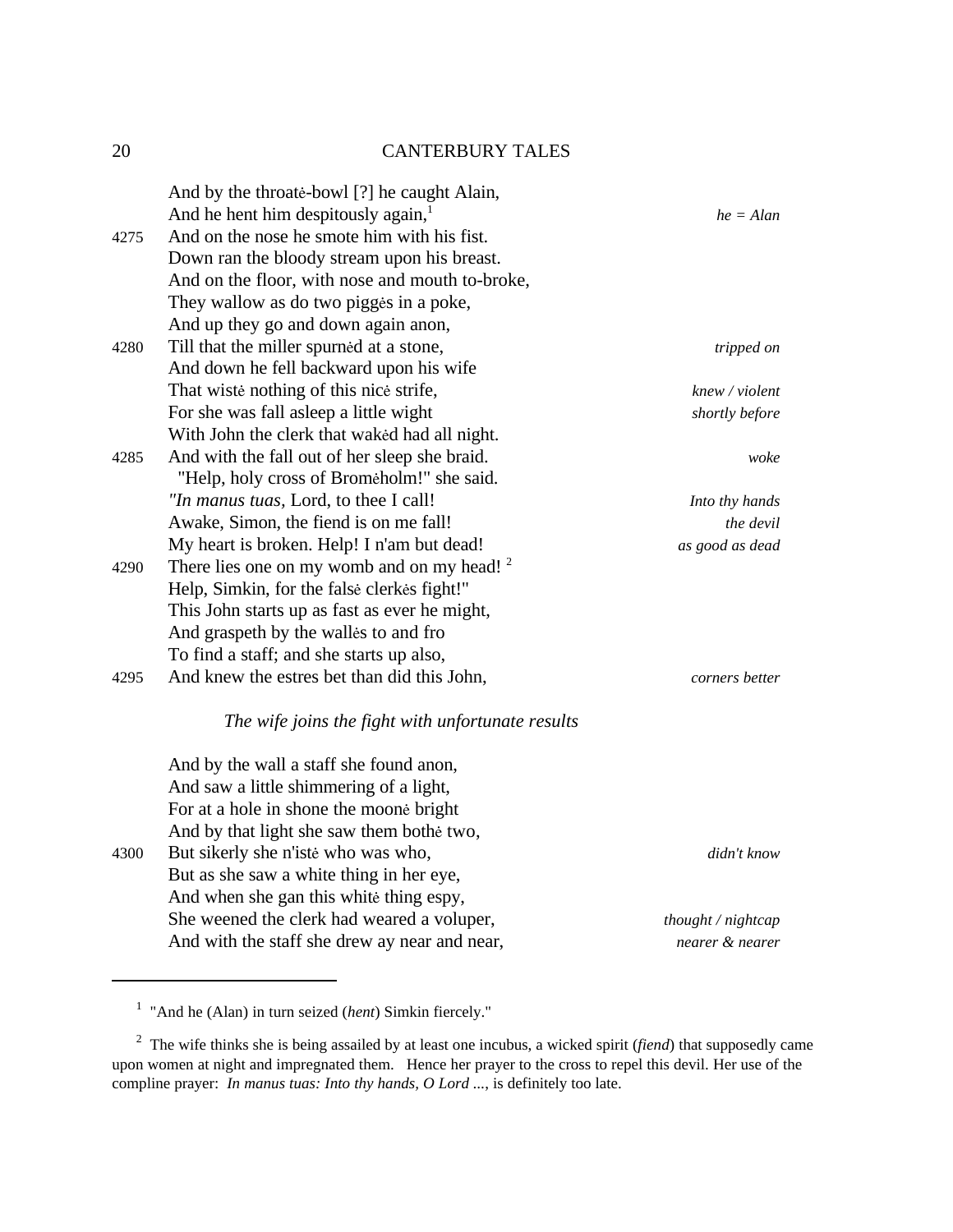| 4305 | And weened have hit this Alan at the full        | intended to hit |
|------|--------------------------------------------------|-----------------|
|      | But smote the miller on the piled skull          | bare skull      |
|      | That down he goes and cried: "Harrow! I die!"    | Help!           |
|      | These clerkes beat him well and let him lie,     |                 |
|      | And greythen them, and took their horse anon,    | got ready       |
| 4310 | And eke their meal, and on their way they go[n], | And also        |
|      | And at the mille yet they took their cake,       |                 |
|      | Of half a bushel flour full well y-bake.         |                 |
|      | Summary and "moral"                              |                 |
|      | Thus is this proude miller well y-beat,          |                 |
|      | And has y-lost the grinding of the wheat,        |                 |
| 4315 | And paid for the supper everydeal                | every bit       |
|      | Of Alan and of John that beat him well;          |                 |
|      | His wife is swived and his daughter als.         | laid / also     |
|      | Lo, such it is a miller to be false!             | So much for     |
|      | And therefore this provérb is said full sooth:   | truly           |
| 4320 | Him thar not weene well that evil doth;          |                 |
|      | A guiler shall himself beguiled be.              |                 |
|      | And God, that sitteth high in majesty,           |                 |
|      | Save all this companie, great and small.         |                 |
|      | Thus have I quit the Miller in my tale.          | repaid          |
|      |                                                  |                 |
|      |                                                  |                 |

# *The Cook's Response*

| 4325 | The Cook of London, while the Reeve spake     |         |
|------|-----------------------------------------------|---------|
|      | For joy he thought he clawed him on the back. |         |
|      | "Ha! Ha!" quod he, "for Christe's passion,    |         |
|      | This miller had a sharp conclusion            |         |
|      | Upon his argument of herbergage. <sup>2</sup> | lodging |
| 4330 | Well said Solomon in his language:            |         |
|      | Ne bring not every man into thy house,        |         |
|      | For harbouring by night is perilous.          |         |

<sup>&</sup>lt;sup>1</sup> *Him that* ...: "He who does evil should not expect good; a deceiver shall be deceived himself."

<sup>&</sup>lt;sup>2</sup> This miller ...: This miller got the worst of his own "argument" about lodging. This is probably a reference back to the miller's would-be clever response to the clerks' request for lodging: My house is small, but you are book-learned, and so you can turn a small space into a large one by philosophical reasoning.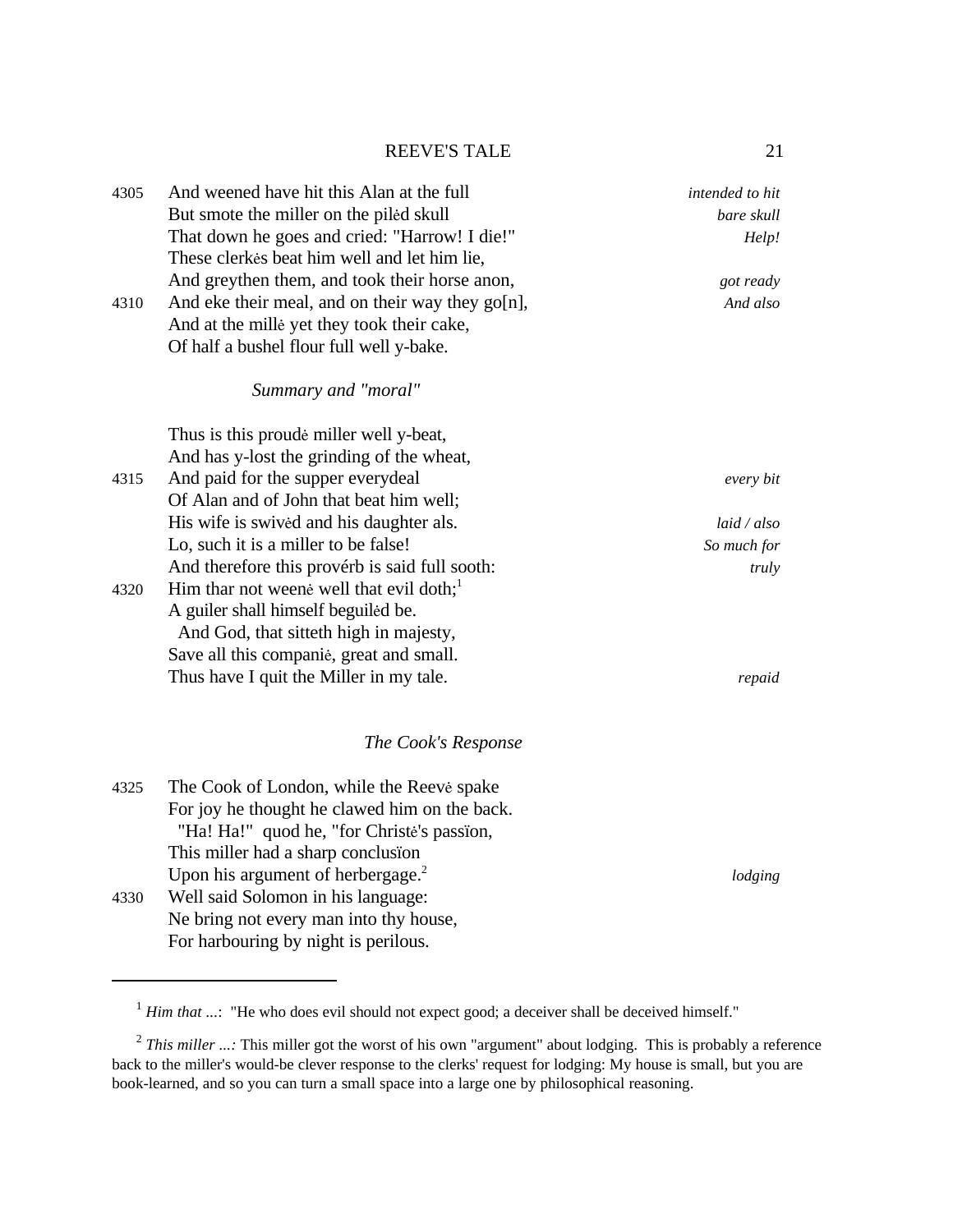|      | Well ought a man avised for to be                  | careful                 |
|------|----------------------------------------------------|-------------------------|
|      | Whom that he brought into his privity.             | privacy                 |
| 4335 | I pray to God, so give me sorrow and care,         |                         |
|      | If ever since I highte Hodge of Ware, <sup>1</sup> | was named               |
|      | Heard I a miller better set a-work.                |                         |
|      | He had a jape of malice in the dark.               | jest                    |
|      | But God forbidde that we stinte here               | stop                    |
| 4340 | And therefore if you vouches afe to hear           | if you care to          |
|      | A tale of me that am a poore man,                  |                         |
|      | I will you tell, as well as ever I can             |                         |
|      | A little jape that 'fell in our city."             | joke / befell           |
|      | The Host cheerfully insults the Cook               |                         |
|      | Our Host answered and said "I grant it thee.       |                         |
| 4345 | Now tell on, Roger. Look that it be good,          |                         |
|      | For many a pasty hast thou letten blood            | drained?                |
|      | And many a Jack of Dover hast thou sold            | $pie$ (Dover = do over) |
|      | That has been twice hot and twice cold.            | reheated                |
|      | Of many a pilgrim hast thou Christe's curse,       |                         |
| 4350 | For of thy parsley fare they yet the worse         |                         |
|      | That they have eaten with thy stubble goose,       |                         |
|      | For in thy shop is many a flye loose.              |                         |
|      | Now tell on gentle Roger, by thy name,             |                         |
|      | But yet I pray thee be not wrath for game.         | angry at a joke         |
| 4355 | A man may say full sooth in game and play."        | truth                   |

### *The Cook responds with the promise of a tale about an innkeeper*

| "Thou sayst full sooth," quod Roger, "by my fay,                | faith          |
|-----------------------------------------------------------------|----------------|
| But `Sooth play, quad play,' as the Fleming sayth. <sup>2</sup> |                |
| And therefore, Harry Bailly, by thy faith,                      |                |
| Be thou not wroth ere we departen here                          | Don't be angry |
| Though that my tale be of a hosteler.                           | innkeeper      |
| But natheless I will not tell it yet,                           |                |
|                                                                 |                |

<sup>&</sup>lt;sup>1</sup> If ever ...: "Ever since I was christened Hodge of Ware." Hodge or Hogg seems to be a diminutive of Roger.

<sup>&</sup>lt;sup>2</sup> Sooth play, quad play ...: "A true jest is no jest" meaning "A joke that is really a home truth is not very funny" or "If you can tell a joke with an edge to it, so can I." Why the proverb is attributed to a Fleming is not clear.